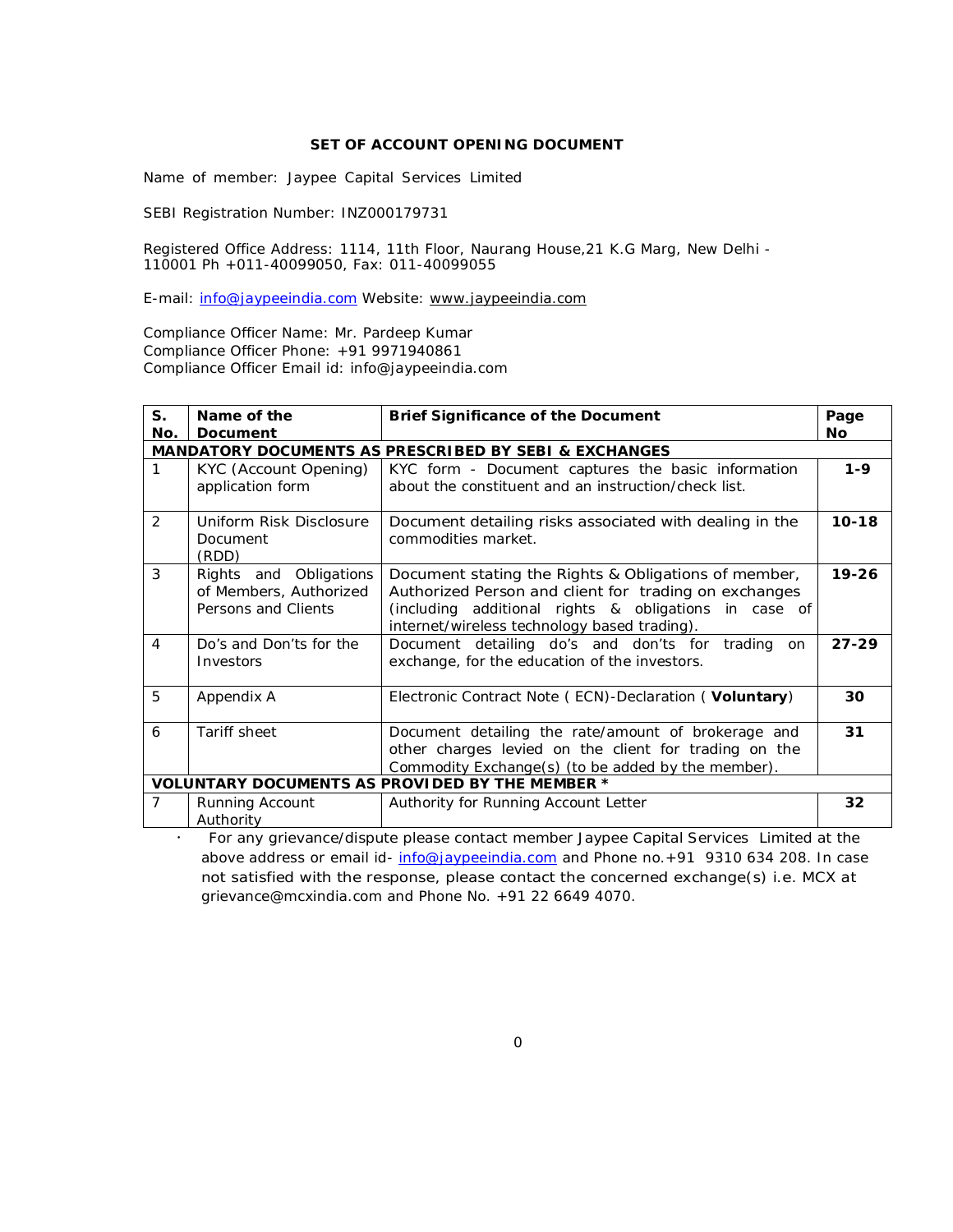### **Annexure - 1 KNOW YOUR CLIENT (KYC) APPLICATION FORM**

*For Individuals*

### **Please fill this form in ENGLISH and in BLOCK LETTERS.**

### **A. IDENTITY DETAILS**

- 1. **Name of the Applicant:**
- 2. **Father's/ Spouse Name:**
- 3. **a. Gender:** Male/ Female **b. Marital status:** Single/ Married **c. Date of birth:** \_\_\_\_\_(dd/mm/yyyy)
- 4. **a. Nationality:** \_\_\_\_\_\_\_\_\_\_\_\_\_\_ **b. Status:** Resident Individual / Non Resident / Foreign National. (If Non Resident / Foreign National, self-certified copy of statutory approval obtained must be attached)
- 5. **a. PAN:** \_\_\_\_\_\_\_\_\_ **b. Unique Identification Number (UID)/ Aadhaar, if vailable:**\_\_\_\_\_\_\_\_\_\_\_\_\_\_\_\_\_

c. **Any other additional proof of identity:**\_\_\_\_\_\_\_\_\_\_\_\_\_\_\_\_\_\_\_\_\_\_\_\_\_\_\_\_\_\_\_\_\_\_\_\_\_\_\_\_\_\_\_\_\_\_\_\_\_\_

### **B. ADDRESS DETAILS**

**(Proof of address must be different from the proof of identity submitted).** 

\_\_\_\_\_\_\_\_\_\_\_\_\_\_\_\_\_\_\_\_\_\_\_\_\_\_\_\_\_\_\_\_\_\_\_\_\_\_\_\_\_\_\_\_\_\_\_\_\_\_\_\_\_\_\_\_\_\_\_\_\_\_\_\_

**\_\_\_\_\_\_\_\_\_\_\_\_\_\_\_\_\_\_\_\_\_\_\_\_\_\_\_\_\_\_\_\_\_\_\_\_\_\_\_\_\_\_\_\_\_\_\_\_\_\_\_\_\_\_\_\_\_\_\_\_\_\_\_**

1. **Address for correspondence**:

|           |                                                              | ______ City/ district /village: _________ Pin Code: ________ State: _________ Country:                               |  |
|-----------|--------------------------------------------------------------|----------------------------------------------------------------------------------------------------------------------|--|
|           |                                                              | 2. Contact Details: Tel. (Off.) <sup>#</sup> _____ Tel. (Res.) <sup>#</sup> ________ Mobile No.: _______ Fax: ______ |  |
| Email id: |                                                              |                                                                                                                      |  |
|           |                                                              |                                                                                                                      |  |
|           | 3. Specify the proof of address submitted for correspondence |                                                                                                                      |  |
|           |                                                              | 4. Permanent Address (if different from above): _________________ City/district/village:                             |  |

**C. OTHER DETAILS** 

\_\_\_\_\_\_\_\_\_\_\_\_\_\_\_\_\_\_\_\_\_\_\_\_\_\_\_\_\_\_

PHOTOGRAPH Please affix your recent passport size photograph and sign across it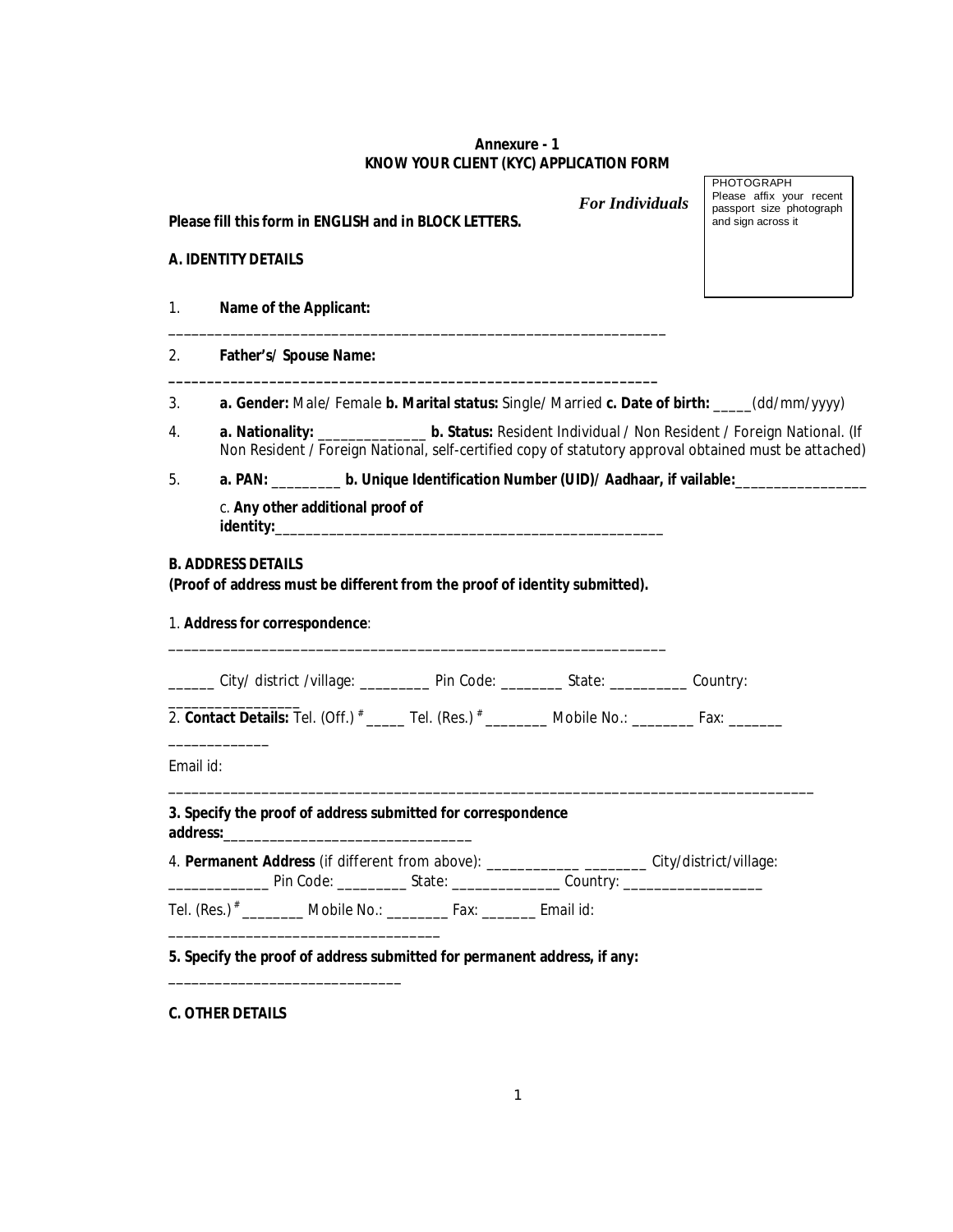1. **Gross Annual Income Details (please specify):** Income Range per annum: Below Rs 1 Lac / 1-5 Lac /5-10 Lac / 10-25 Lac / >25 Lacs **or** 

**Net-worth as on** (date)\_\_\_\_\_\_\_\_\_\_\_(\_\_\_\_\_\_\_\_\_\_\_) (Net worth should not be older than 1 year)

2. **Occupation (please tick any one and give brief details):** Private Sector/ Public Sector/ Government Service/Business/ Professional/ Farmer/ Others (Specify)

\_\_\_\_\_\_\_\_\_\_\_\_\_\_\_\_\_\_\_\_\_\_\_\_\_\_\_\_\_\_\_\_\_\_\_\_\_\_\_\_\_\_\_\_\_\_ \_\_\_\_\_\_\_\_\_\_\_\_\_\_\_\_\_\_\_\_\_\_\_\_\_\_\_\_\_\_\_\_\_\_\_\_\_\_\_\_\_\_\_\_

3. **Please tick, as applicable:** Politically Exposed Person (PEP)/ Related to a Politically Exposed Person (PEP) Not a Politically Exposed Person (PEP)/ Not Related to a Politically Exposed Person (PEP)

# If you have a landline connection, kindly provide the same

### **D.BANK ACCOUNT(S) DETAILS**

| <b>Bank</b><br><b>Name</b> | <b>Branch</b><br>address | Bank account no. | <b>Account Type: Saving/Current/</b><br><b>Others</b> | <b>MICR</b><br><b>Number</b> | <b>IFSC code</b> |
|----------------------------|--------------------------|------------------|-------------------------------------------------------|------------------------------|------------------|
|                            |                          |                  |                                                       |                              |                  |

Note: Provide a copy of cancelled cheque leaf/ pass book/bank statement specifying name of the client, MICR Code or/and IFSC Code of the bank.

### **E. DEPOSITORY ACCOUNT(S) DETAILS, if available**

| <b>Depository Participant</b> | <b>Depository Name</b> | <b>Beneficiary</b> | DP ID | <b>Beneficiary ID</b> |
|-------------------------------|------------------------|--------------------|-------|-----------------------|
| <b>Name</b>                   | (NSDL/CDSL)            | name               |       | (BO ID)               |
|                               |                        |                    |       |                       |

Note: Provide a copy of either Demat Master or a recent holding statement issued by DP bearing name of the client.

### **F. TRADING PREFERENCES**

*Note: Please sign in the relevant boxes against the Exchange with which you wish to trade. The Exchange not chosen should be struck off by the client.* 

| Sr. | Name of the National Commodity | Date of Consent for trading | <b>Signature of the Client</b> |
|-----|--------------------------------|-----------------------------|--------------------------------|
| No. | Exchanges #                    | on concerned Exchange       |                                |
|     |                                |                             |                                |
|     |                                |                             |                                |
|     |                                |                             |                                |
|     |                                |                             |                                |

*# At the time of printing the form, the Member must specify the names of the Exchanges where the Member has membership.*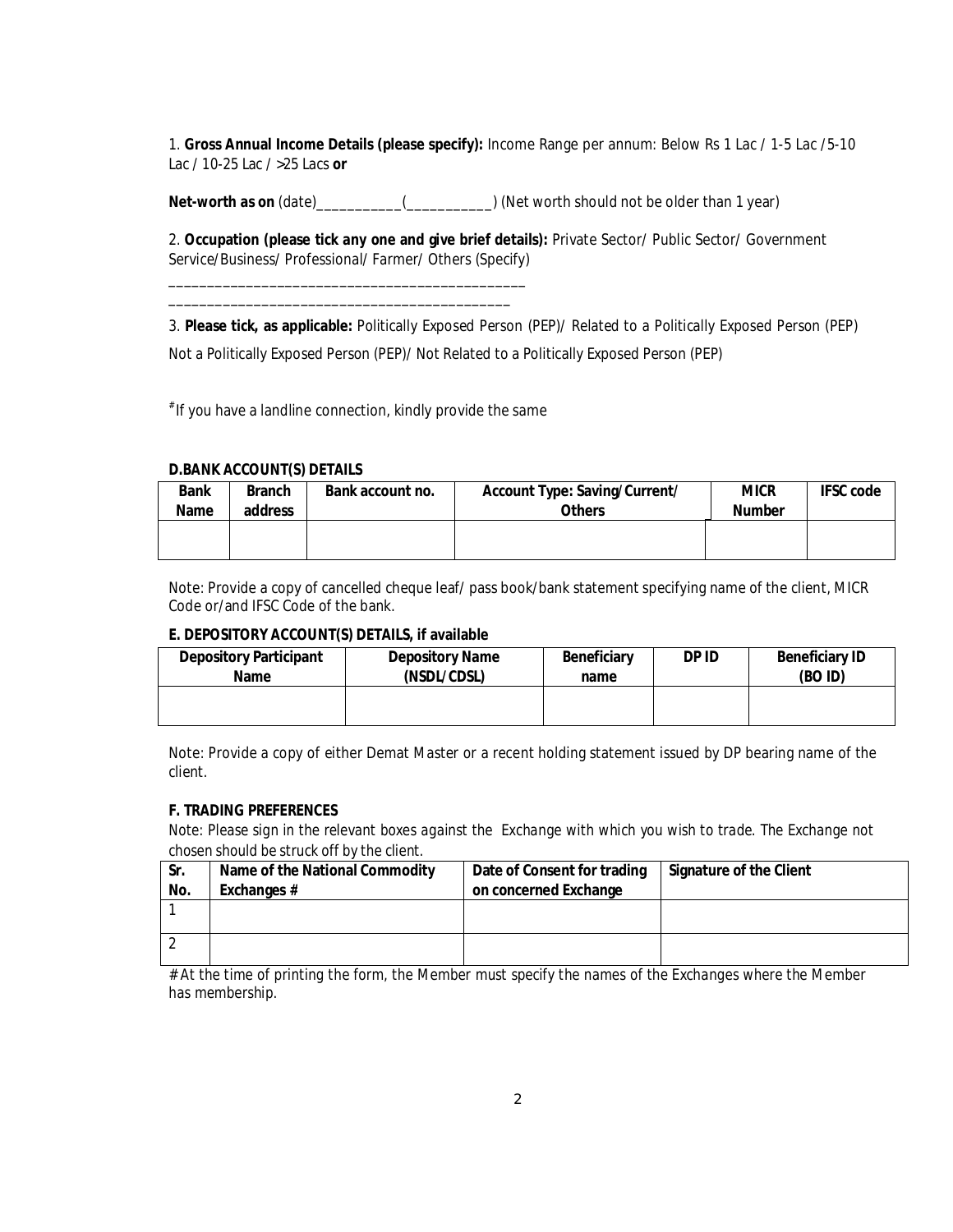[In case of allowing a client for trading on any other Exchange at a later date, which is not selected now, a separate consent letter is required to be obtained by the Member from client and to be kept as enclosure with this document]

#### **G. INVESTMENT/TRADING EXPERIENCE**

- i) No Prior Experience
- ii) \_\_\_\_\_Years in Commodities
- iii) \_\_\_\_\_\_Years in other investment related fields

#### **H. SALES TAX REGISTRATION DETAILS (As applicable, State wise)**

- Local Sales Tax State Registration No.: \_\_\_\_\_\_\_\_\_
- Validity Date  $\qquad \qquad : \qquad \qquad$
- Name of the State : \_\_\_\_\_\_\_\_\_\_\_\_
- Central Sales Tax Registration No : \_\_\_\_\_\_\_\_\_\_\_
- Validity Date : \_\_\_\_\_\_\_\_\_\_\_\_
- Other Sales Tax State Registration No.: \_\_\_\_\_\_\_\_\_\_\_
- Validity Date : \_\_\_\_\_\_\_\_\_\_\_\_ • Name of the State  $\qquad \qquad : \qquad \qquad$
- 

# **I. VAT DETAILS (As applicable, State wise)**

- Local VAT Registration No. : \_\_\_\_\_\_\_\_\_\_\_
- $\cdot$  Validity Date : \_\_\_\_\_\_\_\_\_\_
- $\cdot$  Name of the State : \_\_\_\_\_\_\_\_\_\_\_
- Other VAT Registration No. : \_\_\_\_\_\_\_\_\_\_\_\_
- Name of the State : \_\_\_\_\_\_\_\_\_\_\_\_
- Validity Date :

### **J. PAST REGULATORY ACTIONS**

| Details of any action/proceedings initiated/pending/ taken by SEBI/ SEBI / Stock exchange / Commodity |  |  |  |  |  |
|-------------------------------------------------------------------------------------------------------|--|--|--|--|--|
| exchange/any other authority against the client during the last 3 years:                              |  |  |  |  |  |

\_\_\_\_\_\_\_\_\_\_\_\_\_\_\_\_\_\_\_\_\_\_\_\_\_\_\_\_\_\_\_\_\_\_\_\_\_\_\_\_\_\_\_\_\_\_\_\_\_\_\_\_\_\_\_\_\_\_\_\_\_\_\_\_\_\_\_\_\_\_\_\_\_\_\_\_\_\_\_\_\_\_

\_\_\_\_\_\_\_\_\_\_\_\_\_\_\_\_\_\_\_\_\_\_\_\_\_\_\_\_\_\_\_\_\_\_\_\_\_\_\_\_\_\_\_\_\_\_\_\_\_\_\_\_\_\_\_\_\_\_\_\_\_\_\_\_\_\_\_\_\_\_\_\_\_\_\_\_\_\_\_\_\_\_

### **K. DEALINGS THROUGH OTHER MEMBERS**

 If client is dealing through any other Member, provide the following details (in case dealing with multiple Members, provide details of all in a separate sheet containing all the information as mentioned below) :

Member's / Authorized Person (AP)'s Name:

Exchange:

Exchange's Registration number:

Concerned Member's Name with whom the AP is registered:

\_\_\_\_\_\_\_\_\_\_\_\_\_\_\_\_\_\_\_\_\_\_\_\_\_\_\_\_\_\_\_\_\_\_\_\_\_\_\_\_

\_\_\_\_\_\_\_\_\_\_\_\_\_\_\_\_\_\_\_\_\_\_\_\_\_\_\_\_\_\_\_\_\_\_\_\_\_\_\_\_\_\_\_\_\_\_\_\_\_\_\_\_\_\_

\_\_\_\_\_\_\_\_\_\_\_\_\_\_\_\_\_\_\_\_\_\_\_\_\_\_\_\_\_\_\_\_\_\_\_\_\_\_\_\_\_\_\_\_\_\_\_\_\_\_\_\_\_\_\_\_\_\_\_\_\_\_\_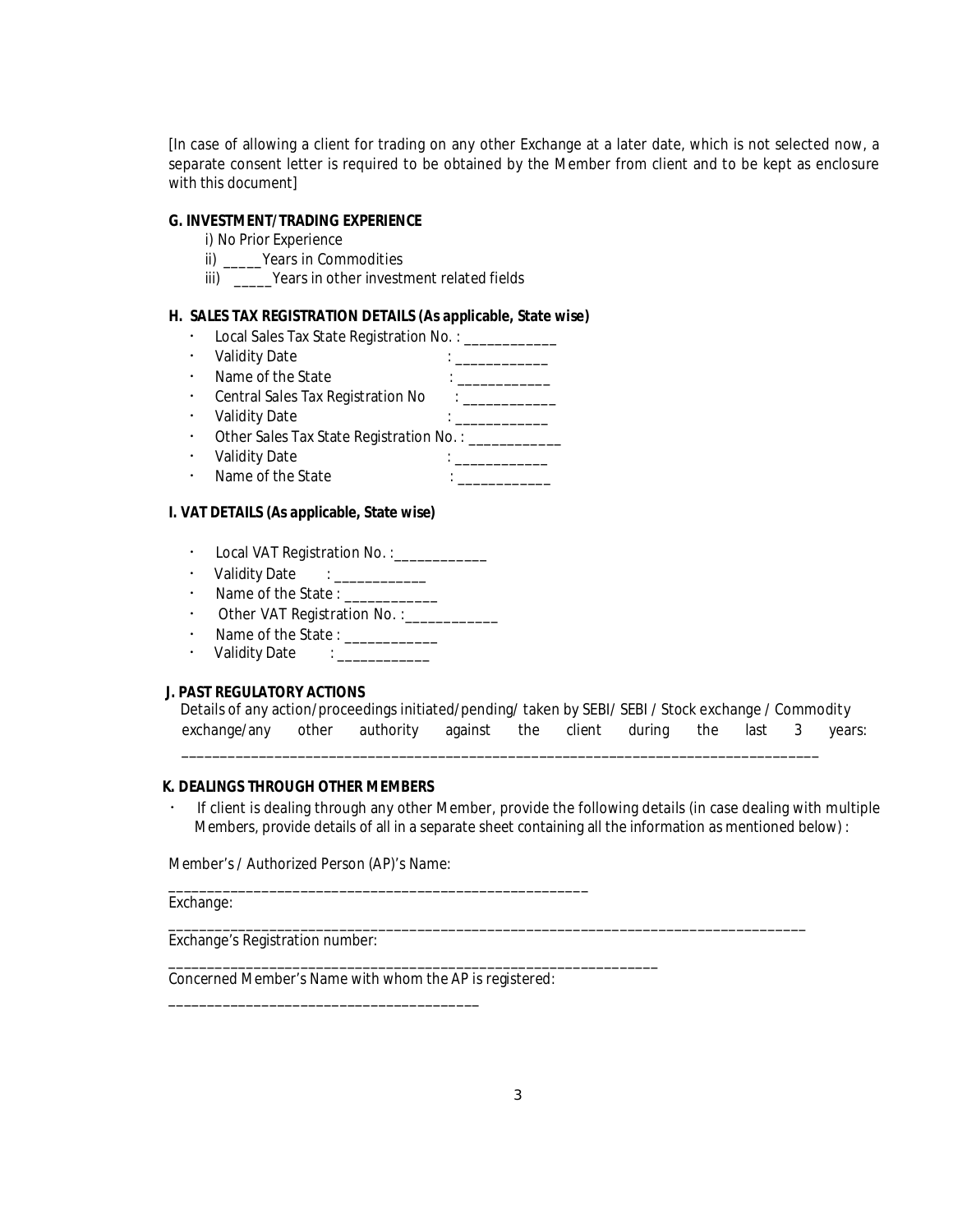Registered office address: \_\_\_\_\_\_\_\_\_\_\_\_\_\_\_\_\_\_\_\_\_\_\_\_\_\_\_\_\_\_\_\_\_\_\_\_\_\_\_\_\_\_\_\_\_\_\_\_\_\_\_\_\_\_\_\_\_\_\_ Ph:

\_\_\_\_\_\_ Fax: \_\_\_\_\_\_\_\_\_\_\_Email: \_\_\_\_\_\_\_\_\_\_\_\_\_\_\_\_\_\_\_\_\_\_\_\_\_\_\_\_\_\_Website:\_\_\_\_\_\_\_\_\_\_\_\_\_\_\_\_\_\_\_\_\_\_\_\_\_\_\_\_\_\_\_\_\_

Client Code:

Details of disputes/dues pending from/to such Member/AP:

\_\_\_\_\_\_\_\_\_\_\_\_\_\_\_\_\_\_\_\_\_\_\_\_\_\_\_\_\_\_\_\_\_\_\_\_\_\_\_\_\_

### **L. INTRODUCER DETAILS (optional)**

Name of the Introducer: -

|                  | (Surname)                                                           | (Name) | (Middle Name) |
|------------------|---------------------------------------------------------------------|--------|---------------|
|                  | Status of the Introducer: Authorized Person/Existing Client/Others, |        |               |
|                  |                                                                     |        |               |
| Introducer:      |                                                                     |        |               |
| Signature of the |                                                                     |        |               |
| Introducer       |                                                                     |        |               |

\_\_\_\_\_\_\_\_\_\_\_\_\_\_\_\_\_\_\_\_\_\_\_\_\_\_\_\_\_\_\_\_\_\_\_\_\_\_\_\_\_\_\_\_\_\_\_\_\_\_\_\_\_\_\_\_\_\_\_\_\_\_\_\_\_\_\_\_\_\_

### **M. ADDITIONAL DETAILS**

Whether you wish to receive communication from Member in electronic form on your Email-id [Yes / No] : {If yes then please fill in Appendix-A}

### **N. NOMINATION DETAILS**

#### **I/We wish to nominate I/ We do not wish to nominate**

Name of the Nominee: \_\_\_\_\_\_\_\_\_\_\_\_\_\_\_\_\_\_\_\_Relationship with the Nominee:

\_\_\_\_\_\_\_\_\_\_\_\_\_\_\_\_\_\_\_\_\_\_\_\_\_ PAN of Nominee: \_\_\_\_\_\_\_\_\_\_\_\_\_\_\_\_\_\_\_\_\_Date of Birth of Nominee:

\_\_\_\_\_\_\_\_\_\_\_\_\_\_\_\_\_\_\_\_\_\_\_\_\_\_\_\_\_\_\_\_\_\_\_\_\_\_\_\_\_\_\_\_\_\_\_\_\_\_\_\_\_\_\_\_\_

Address and phone no. of the Nominee:

\_\_\_\_\_\_\_\_\_\_\_\_\_\_\_\_\_\_\_\_\_\_\_\_\_\_\_\_\_\_\_\_\_\_\_\_\_

### **If Nominee is a minor, details of guardian:**

\_\_\_\_\_\_\_\_\_\_\_\_\_\_\_\_\_\_\_\_\_\_\_\_\_\_\_\_\_\_

Name of guardian: \_\_\_\_\_\_\_\_\_\_\_\_\_\_\_\_ Address and phone no. of Guardian:

Signature of guardian

**WITNESSES** (Only applicable in case the account holder has made nomination)

| Name      | Name      |
|-----------|-----------|
| Signature | Signature |
| Address   | Address   |

\_\_\_\_\_\_\_\_\_\_\_\_\_\_\_\_\_\_\_\_\_\_\_\_\_\_\_\_\_\_\_\_\_\_\_\_\_\_\_\_\_\_\_\_\_\_\_\_\_\_\_\_\_\_\_\_\_\_\_\_\_\_\_\_\_\_\_\_\_\_\_\_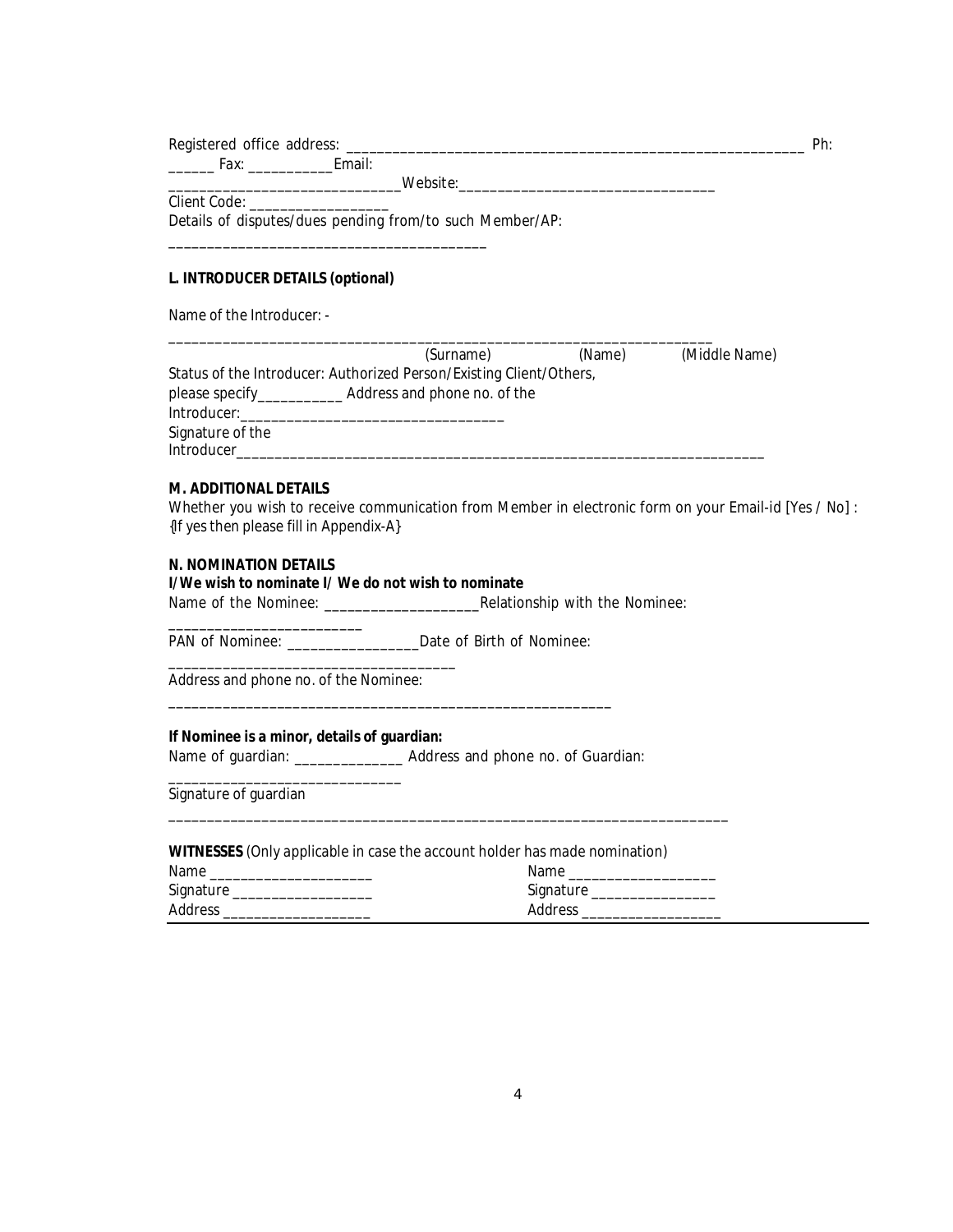### **DECLARATION**

- 1. I/We hereby declare that the details furnished above are true and correct to the best of my/our knowledge and belief and I/we undertake to inform you of any change therein, immediately. In case any of the above information is found to be false or untrue or misleading or misrepresenting, I am/we are aware that I/we may be held liable for it.
- 2. I/We confirm having read/been explained and understood the contents of the tariff sheet and all voluntary/non-mandatory documents.
- 3. I/We further confirm having read and understood the contents of the 'Rights and Obligations' document(s), 'Risk Disclosure Document' and 'Do's and Dont's'. I/We do hereby agree to be bound by such provisions as outlined in these documents. I/We have also been informed that the standard set of documents has been displayed for Information on Member's designated website, if any.

| <b>Place</b> |                            |
|--------------|----------------------------|
| Date         | <b>Signature of Client</b> |

### **FOR OFFICE USE ONLY**

UCC Code allotted to the Client: \_\_\_\_\_\_\_\_\_\_\_\_\_\_\_

|                             | Documents verified with Originals |
|-----------------------------|-----------------------------------|
| Name of the Employee        |                                   |
| Employee Code               |                                   |
| Designation of the employee |                                   |
| Date                        |                                   |
| Signature                   |                                   |

*I / We undertake that we have made the client aware of tariff sheet and all the voluntary/non-mandatory documents. I/We have also made the client aware of 'Rights and Obligations' document (s), RDD, 'Do's and Dont's' and Guidance Note. I/We have given/sent him a copy of all the KYC documents. I/We undertake that any change in the tariff sheet and all the voluntary/non-mandatory documents would be duly intimated to the clients. I/We also undertake that any change in the 'Rights and Obligations' and RDD would be made available on my/our website, if any, for the information of the clients.* 

> **\_\_\_\_\_\_\_\_\_\_\_\_\_\_\_\_\_\_\_\_\_\_\_\_\_\_\_\_\_\_\_\_\_ Signature of the Authorised Signatory**

**Date \_\_\_\_\_\_\_\_\_\_\_\_\_\_\_ Seal/Stamp of the Member**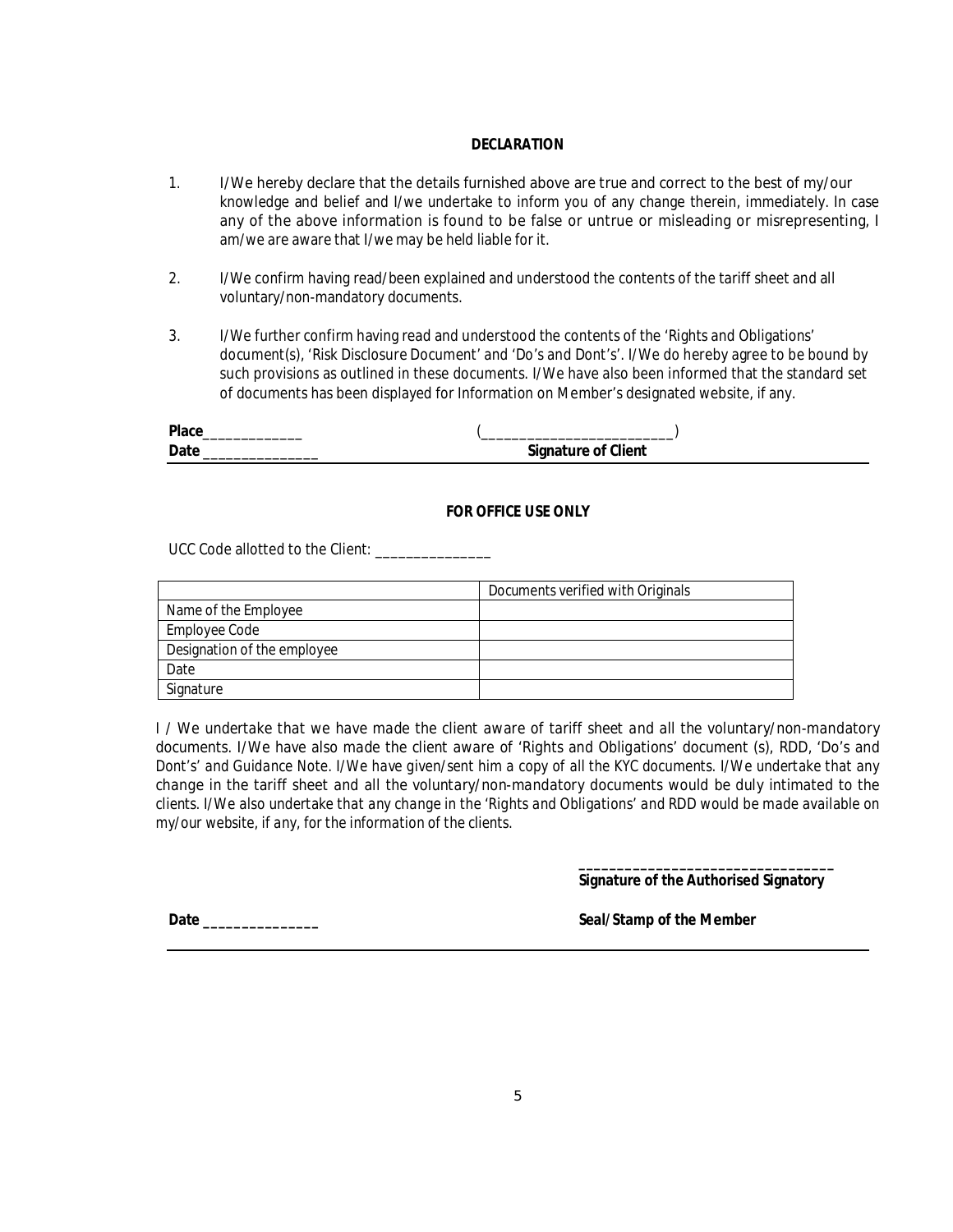*For Non-Individuals* **Please fill this form in ENGLISH and in BLOCK LETTERS.**

Please affix Authorized<br>Signatories recent Signatories passport size photographs and sign across it

PHOTOGRAPH

| A. IDENTITY DETAILS |
|---------------------|
|---------------------|

| 2. Date of incorporation: ______(dd/mm/yyyy) & Place of incorporation: _____                                                            |               |
|-----------------------------------------------------------------------------------------------------------------------------------------|---------------|
| 3. Date of commencement of business: _________________________(dd/mm/yyyy)                                                              |               |
| 4. a. PAN: __________________b. Registration No. (e.g. CIN): ___________________                                                        |               |
|                                                                                                                                         |               |
| 5. Status (please tick any one):<br>Private Limited Co./Public Ltd. Co./Body Corporate/Partnership/Trust/HUF/LLP/                       | <b>Others</b> |
| (In case of foreign entity or entity with foreign shareholders, self certified copy of statutory<br>approval obtained must be attached) |               |
| <b>B. ADDRESS DETAILS</b><br>(Proof of address must be different from the proof of identity submitted).                                 |               |
|                                                                                                                                         |               |
| City/ district /village: ________ Pin Code: _______ State: _______ Country: ________                                                    |               |
| 2. Contact Details: Tel. (Off.) $*$ _____ Tel. (Res.) $*$ _______ Mobile No.: _______ Fax:                                              |               |
| 3. Specify the proof of address submitted for correspondence address:________                                                           |               |

4. **Registered Address** (if different from above): \_\_\_\_\_\_\_\_\_\_\_\_ City/district/village: \_\_\_\_\_\_\_\_\_\_\_\_\_\_ Pin Code: \_\_\_\_\_\_\_\_\_\_\_ State: \_\_\_\_\_\_\_\_\_\_\_\_\_\_\_\_\_\_ Country: \_\_\_\_\_\_\_\_\_\_\_\_\_\_

Tel. (Res.)<sup>#</sup> \_\_\_\_\_\_\_\_\_ Mobile No.: \_\_\_\_\_\_\_\_ Fax: \_\_\_\_\_\_\_\_ Email id: \_\_\_\_\_\_\_\_\_\_\_\_

5. **Specify the proof of address submitted for registered address, if applicable:** 

\_\_\_\_\_\_\_\_\_\_\_\_\_\_\_\_\_\_\_\_\_\_\_\_\_\_\_\_\_\_\_\_\_\_\_\_\_\_\_\_\_\_\_\_\_\_\_\_\_\_\_\_\_\_\_\_\_\_\_\_\_\_\_\_\_\_\_\_\_\_

### **C. OTHER DETAILS**

1. **Gross Annual Income Details (please specify):** Income Range per annum: Below Rs 1 Lac / 1-5 Lac /5-10 Lac / 10-25 Lac / 25 Lacs-1 crore/ > 1 crore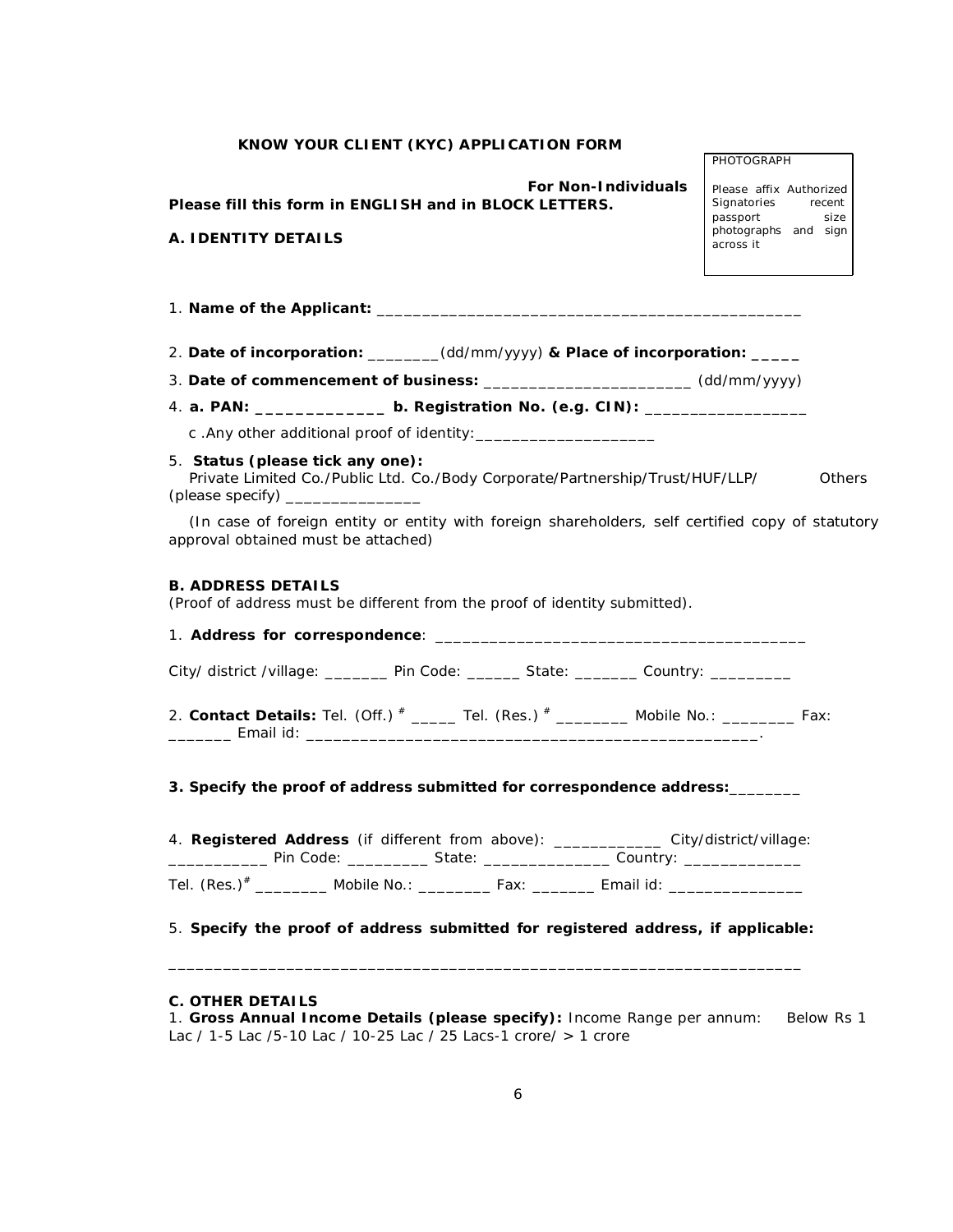2. **Net-worth as on** (date) \_\_\_\_\_\_\_\_\_\_\_\_\_(dd/mm/yyyy): \_\_\_\_\_\_\_\_\_\_\_\_\_\_\_\_\_\_ *(\*Net worth should not be older than 1 year)* 

#### 3. **Name, PAN, residential address and photographs of Promoters/Partners/ Karta/Trustees and whole time directors**\_\_\_\_\_\_\_\_\_\_\_\_\_\_\_\_\_\_\_\_\_\_\_\_\_\_\_\_\_\_\_\_

# If you have a landline connection, kindly provide the same

**\_\_\_\_\_\_\_\_\_\_\_\_\_\_\_\_\_\_\_\_\_\_\_\_\_\_\_\_\_\_\_\_\_\_\_\_\_\_\_\_\_\_\_** 

### 4. **DIN / DPIN / UID of Promoters/Partners/LLP Partners and whole time directors:**

5. **Please tick, as applicable, for any of your authorized signatories/Promoters/ Partners/Karta/Trustees/whole time directors:** Politically Exposed Person (PEP)/ Related to a Politically Exposed Person (PEP)

Not a Politically Exposed Person (PEP)/ Not Related to a Politically Exposed Person (PEP)

#### **D.BANK ACCOUNT(S) DETAILS**

| <b>Bank</b><br><b>Name</b> | <b>Branch</b><br>address | <b>Bank account</b><br>no. | <b>Account Type:</b><br>Saving/Current/<br><b>Others</b> | <b>MICR</b><br><b>Number</b> | <b>IFSC</b><br>code |
|----------------------------|--------------------------|----------------------------|----------------------------------------------------------|------------------------------|---------------------|
|                            |                          |                            |                                                          |                              |                     |

Note: Provide a copy of cancelled cheque leaf/ pass book/bank statement specifying name of the client, MICR Code or/and IFSC Code of the bank.

#### **E. DEPOSITORY ACCOUNT(S) DETAILS, if available**

| <b>Depository</b>       | <b>Depository Name</b> | <b>Beneficiary</b> | DP ID | <b>Beneficiary ID</b> |
|-------------------------|------------------------|--------------------|-------|-----------------------|
| <b>Participant Name</b> | (NSDL/CDSL)            | name               |       | (BO ID)               |
|                         |                        |                    |       |                       |

Note: Provide a copy of either Demat Master or a recent holding statement issued by DP bearing name of the client.

#### **F. TRADING PREFERENCES**

*Note: Please sign in the relevant boxes against the Exchange with which you wish to trade. The Exchange not chosen should be struck off by the client.* 

| Sr.<br>No. | Name of the National<br>Commodity Exchanges # | Date of Consent for<br>trading on concerned<br>Exchange | Signature of the Client |
|------------|-----------------------------------------------|---------------------------------------------------------|-------------------------|
|            | <b>MCX</b>                                    |                                                         |                         |

#### **G. INVESTMENT/TRADING EXPERIENCE**

- No Prior Experience
- . <u>\_\_\_\_\_\_\_\_</u>Years in Commodities<br>Noars in other investments
- \_\_\_\_\_Years in other investment related fields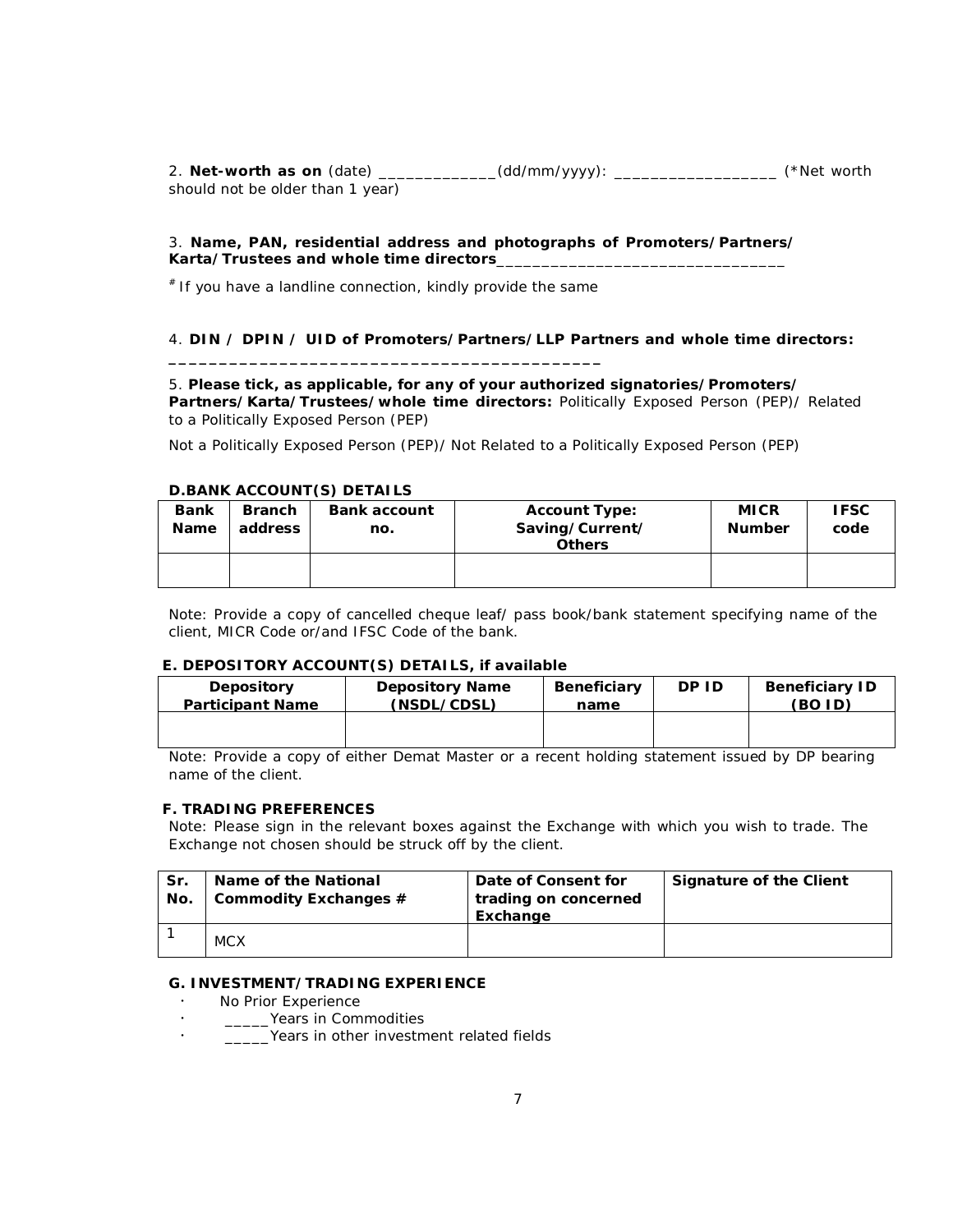#### **H. SALES TAX REGISTRATION DETAILS (As applicable, State wise)**

- Local Sales Tax State Registration No. : \_\_\_\_\_\_\_
- Validity Date
- Name of the State  $\cdot$  is the state in the state  $\cdot$  is the state in the state in the state in the state in the state in the state in the state in the state in the state in the state in the state in the state in the sta
- Central Sales Tax Registration No : \_\_\_\_\_\_\_\_\_\_\_\_\_\_
- 
- Other Sales Tax State Registration No. : \_\_\_\_\_\_\_\_\_\_\_\_
- 
- 
- Validity Date : \_\_\_\_\_\_\_\_\_\_\_\_\_ Validity Date : \_\_\_\_\_\_\_\_\_\_\_\_ Name of the State : \_\_\_\_\_\_\_\_\_\_\_\_

### **I. VAT DETAILS (As applicable, State wise)**

- Local VAT Registration No. : \_\_\_\_\_\_\_\_\_\_\_\_
- Validity Date : \_\_\_\_\_\_\_\_\_\_\_\_\_
- Name of the State  $\qquad \qquad :$  \_\_\_\_\_\_\_\_\_\_\_\_ Name of the State : \_\_\_\_\_\_\_\_\_\_\_\_<br>Other VAT Registration No. :\_\_\_\_\_\_\_\_\_\_\_\_\_\_\_\_\_\_\_
- Name of the State  $\qquad \qquad : \qquad \qquad$
- Validity Date : \_\_\_\_\_\_\_\_\_\_\_\_

### **J. PAST REGULATORY ACTIONS**

Details of any action/proceedings initiated/pending/ taken by SEBI/ SEBI / Stock exchange / Commodity exchange/any other authority against the client or its Partners/promoters/whole time directors/authorized persons in charge during the last 3 years:

#### **K. DEALINGS THROUGH OTHER MEMBERS**

\_\_\_\_\_\_\_\_\_\_\_\_\_\_\_\_\_\_\_\_\_\_\_\_\_\_\_\_\_\_\_\_\_\_\_

 If client is dealing through any other Member, provide the following details (incase dealing with multiple Members/APs, provide details of all in a separate sheet containing all the information as mentioned below) :

|                                     |                                                    | Concerned Member's Name with whom the AP is registered: _______________________ |     |
|-------------------------------------|----------------------------------------------------|---------------------------------------------------------------------------------|-----|
|                                     |                                                    |                                                                                 | Ph. |
|                                     | _________ Fax: ______________ Email: _____________ | Website:________________                                                        |     |
| Client Code: ______________________ |                                                    |                                                                                 |     |

Details of disputes/dues pending from/to such Member/AP:

#### **L. INTRODUCER DETAILS (optional)**

| Name of the Introducer:                                                                 |           |        |               |
|-----------------------------------------------------------------------------------------|-----------|--------|---------------|
|                                                                                         | (Surname) | (Name) | (Middle Name) |
| Status of the Introducer: Authorized Person/Existing Client/Others, please specify ____ |           |        |               |
|                                                                                         |           |        |               |
| Signature of the Introducer: _____________                                              |           |        |               |

\_\_\_\_\_\_\_\_\_\_\_\_\_\_\_\_\_\_\_\_\_\_\_\_\_\_\_\_\_\_\_\_\_\_\_\_\_\_\_\_\_\_\_\_\_\_\_\_\_\_\_\_\_\_\_\_\_\_\_\_\_\_\_\_\_\_\_\_\_\_

#### **M. ADDITIONAL DETAILS**

Whether you wish to receive communication from Member in electronic form on your Email-id [Yes / No] :

{If yes then fill in Appendix-A}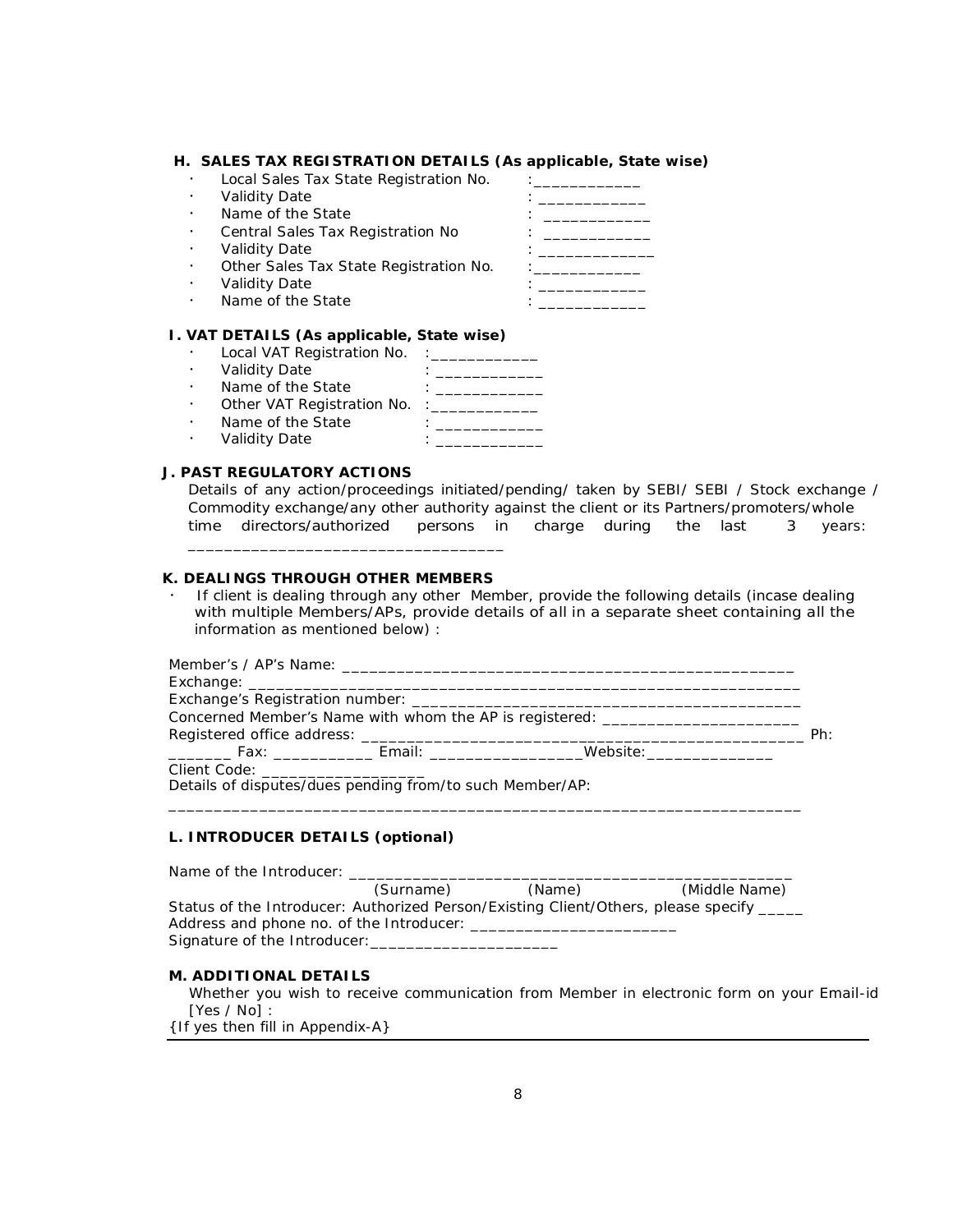#### **DECLARATION**

- 1. I/We hereby declare that the details furnished above are true and correct to the best of my/our knowledge and belief and I/we undertake to inform you of any changes therein, immediately. In case any of the above information is found to be false or untrue or misleading or misrepresenting, I am/we are aware that I/we may be held liable for it.
- 2. I/We confirm having read/been explained and understood the contents of the tariff sheet and all voluntary/non-mandatory documents.
- 3. I/We further confirm having read and understood the contents of the 'Rights and Obligations' document(s), 'Risk Disclosure Document' and 'Do's and Dont's'. I/We do hereby agree to be bound by such provisions as outlined in these documents. I/We have also been informed that the standard set of documents has been displayed for Information on Member's designated website, if any.

| <b>Place</b> |                                                            |  |
|--------------|------------------------------------------------------------|--|
| Date --      | Signature of (all) Authorized Signatory (ies)*             |  |
|              | *Form need to be signed by all the authorized signatories. |  |

#### **FOR OFFICE USE ONLY**

UCC Code allotted to the Client: \_\_\_\_\_\_\_\_\_\_\_\_\_\_\_

|                             | Documents verified with Originals |
|-----------------------------|-----------------------------------|
| Name of the Employee        |                                   |
| Employee Code               |                                   |
| Designation of the employee |                                   |
| Date                        |                                   |
| Signature                   |                                   |

*I / We undertake that we have made the client aware of tariff sheet and all the voluntary/nonmandatory documents. I/We have also made the client aware of 'Rights and Obligations' document (s), RDD, 'Do's and Dont's' and Guidance Note. I/We have given/sent him a copy of all the KYC documents. I/We undertake that any change in the tariff sheet and all the voluntary/nonmandatory documents would be duly intimated to the clients. I/We also undertake that any change in the 'Rights and Obligations' and RDD would be made available on my/our website, if any, for the information of the clients.* 

|      | Signature of the Authorised Signatory |
|------|---------------------------------------|
| Date | Seal/Stamp of the Member              |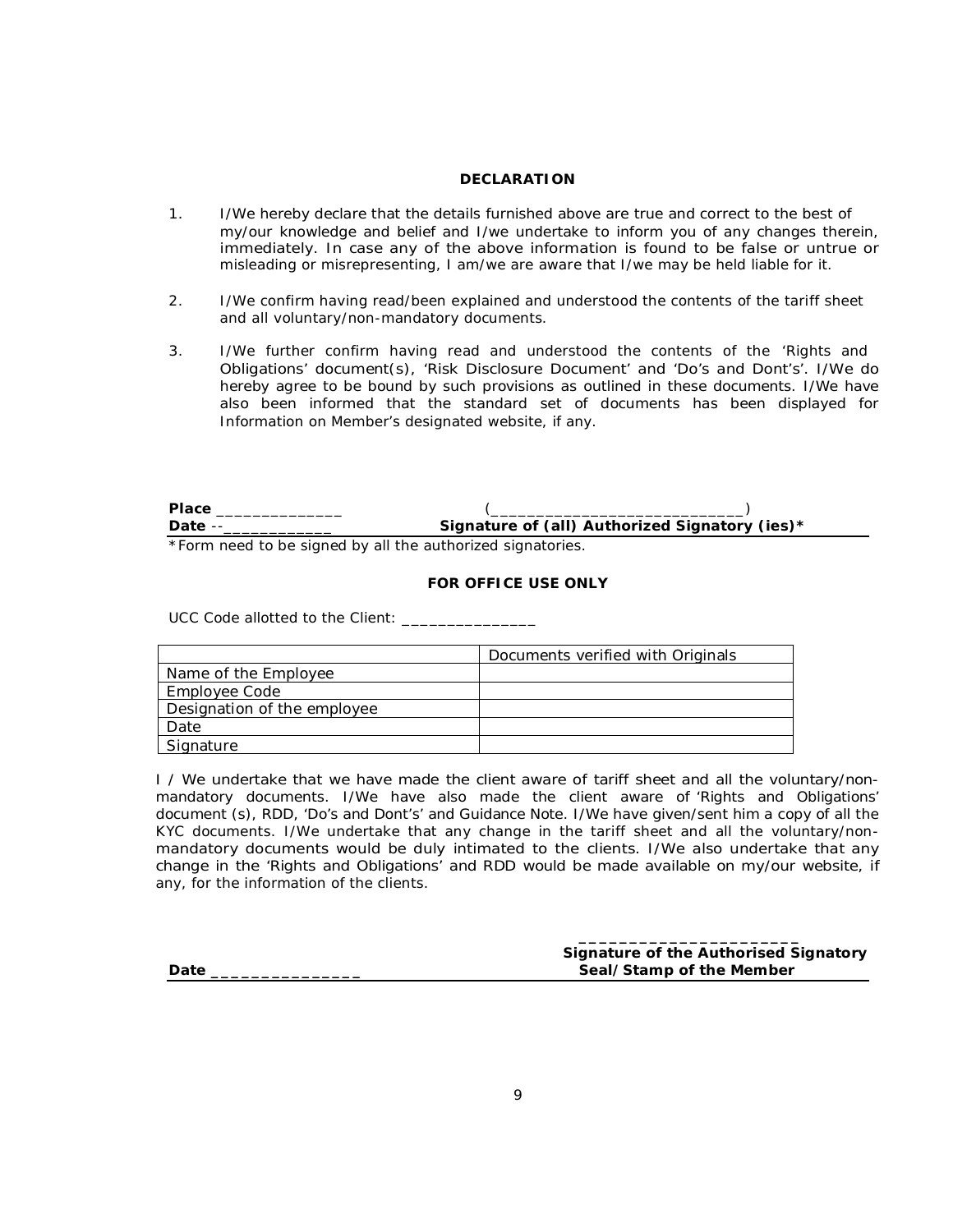### **INSTRUCTIONS/CHECK LIST FOR FILLING KYC FORM**

### **A. IMPORTANT POINTS:**

- 1. Self attested copy of PAN card is mandatory for all clients, including Promoters/Partners/Karta/Trustees and whole time directors and persons authorized to deal in commodity derivatives on behalf of company/firm/others. 2.
- Copies of all the documents submitted by the applicant should be self-attested and accompanied by originals for verification. In case the original of any document is not produced for verification, then the copies should be properly attested by entities authorized for attesting the documents, as per the below mentioned list. 3.

If any proof of identity or address is in a regional language, then translation into English is required.

- 4. Name & address of the applicant mentioned on the KYC form, should match with the documentary proof submitted.
- 5. If correspondence & permanent address are different, then proofs for both have to be submitted.
- 6. Sole proprietor must make the application in his individual name & capacity.
- 7. For non-residents and foreign nationals, (allowed to trade subject to RBI and FIPB/FEMA guidelines and other applicable statutory approvals), copy of passport/PIO Card/OCI Card and overseas address proof is mandatory.
- 8. For foreign entities, CIN is optional; and in the absence of DIN no. for the directors, their passport copy should be given.
- 9. In case of Merchant Navy NRI's, Mariner's declaration or certified copy of CDC (Continuous Discharge Certificate) is to be submitted along with other statutory approvals required for investment in commodities.
- 10. Politically Exposed Persons (PEP) are defined as individuals who are or have been entrusted with prominent public functions in a foreign country, e.g., Heads of States or of Governments, senior politicians, senior Government/judicial/ military officers, senior executives of state owned corporations, important political party officials, etc.

### *B.* **Proof of Identity (POI):** *- List of documents admissible as Proof of Identity:*

- 1. Unique Identification Number (UID) (Aadhaar)/ Passport/ Voter ID card/ Driving license.
- 2. PAN card with photograph.
- 3. Identity card issued by any of the following: Central/State Government and its Departments, Statutory/Regulatory Authorities, Public Sector Undertakings, Scheduled Commercial Banks, Public Financial Institutions, Colleges affiliated to Universities, Professional Bodies such as ICAI, ICWAI, ICSI, Bar Council etc., to their Members; and Credit cards/Debit cards issued by Banks.

*C.* **Proof of Address (POA):** *- List of documents admissible as Proof of Address: (Note: Documents having an expiry date should be valid on the date of submission.)* 

- 1. Passport/ Voters Identity Card/ Ration Card/ Registered Lease or Sale Agreement of Residence/ Driving License/ Flat Maintenance bill/ Insurance Copy.
- 2. Utility bills like Telephone Bill (only land line), Electricity bill or Gas bill **-** Not more than 3 months old.
- 3. Bank Account Statement/Passbook -- Not more than 3 months old.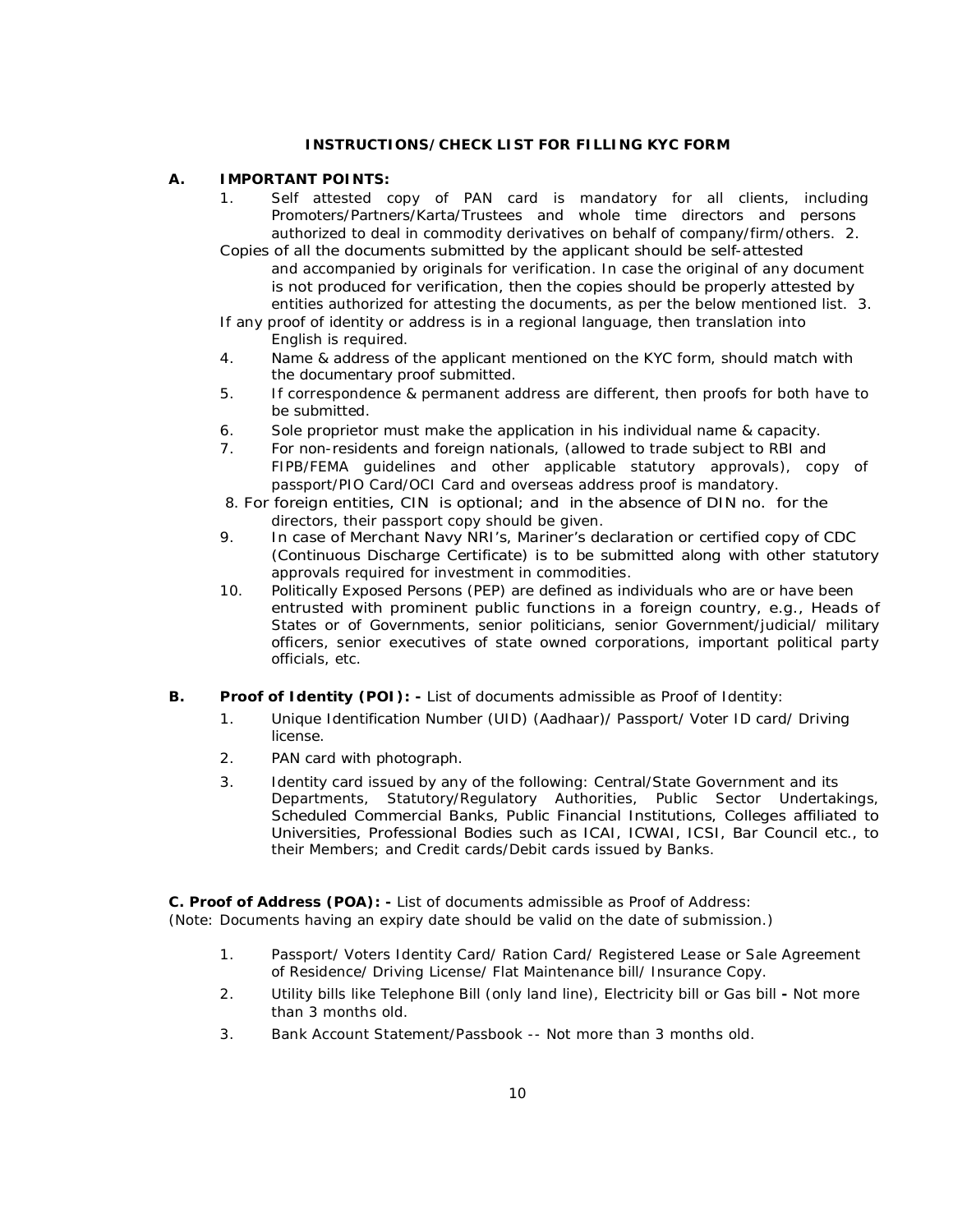- 4 Proof of address issued by any of the following: Bank Managers of Scheduled<br>Commercial Banks/Scheduled Co-Operative Bank/Multinational Foreign Banks/Scheduled Co-Operative Bank/Multinational Foreign Banks/Gazetted Officer/Notary public/Elected representatives to the Legislative Assembly/Parliament/Documents issued by any Govt. or Statutory Authority.
- 5 Identity card/document with address, issued by any of the following: Central/State Government and its Departments, Statutory/Regulatory Authorities, Public Sector Undertakings, Scheduled Commercial Banks, Public Financial Institutions, Colleges affiliated to Universities and Professional Bodies such as ICAI, ICWAI, ICSI, Bar Council etc., to their Members.
- 6 The proof of address in the name of the spouse may be accepted.

### **D. Exemptions to PAN**

*(Note: Sufficient documentary evidence in support of such claims to be collected.)*

- 1. Transactions undertaken on behalf of Central Government and/or State Government and by officials appointed by Courts e.g. Official liquidator, Court receiver etc.
- 2. Investors residing in the State of Sikkim (subject to the continued exemption granted by Government).

### **E. List of people authorized to attest the documents:**

- 1. Notary Public, Gazetted Officer, Manager of a Scheduled Commercial/ Co-operative Bank or Multinational Foreign Banks (Name, Designation & Seal should be affixed on the copy).
- 2. In case of NRIs, authorized officials of overseas branches of Scheduled Commercial Banks registered in India, Notary Public, Court Magistrate, Judge, Indian Embassy /Consulate General in the country where the client resides are permitted to attest the documents.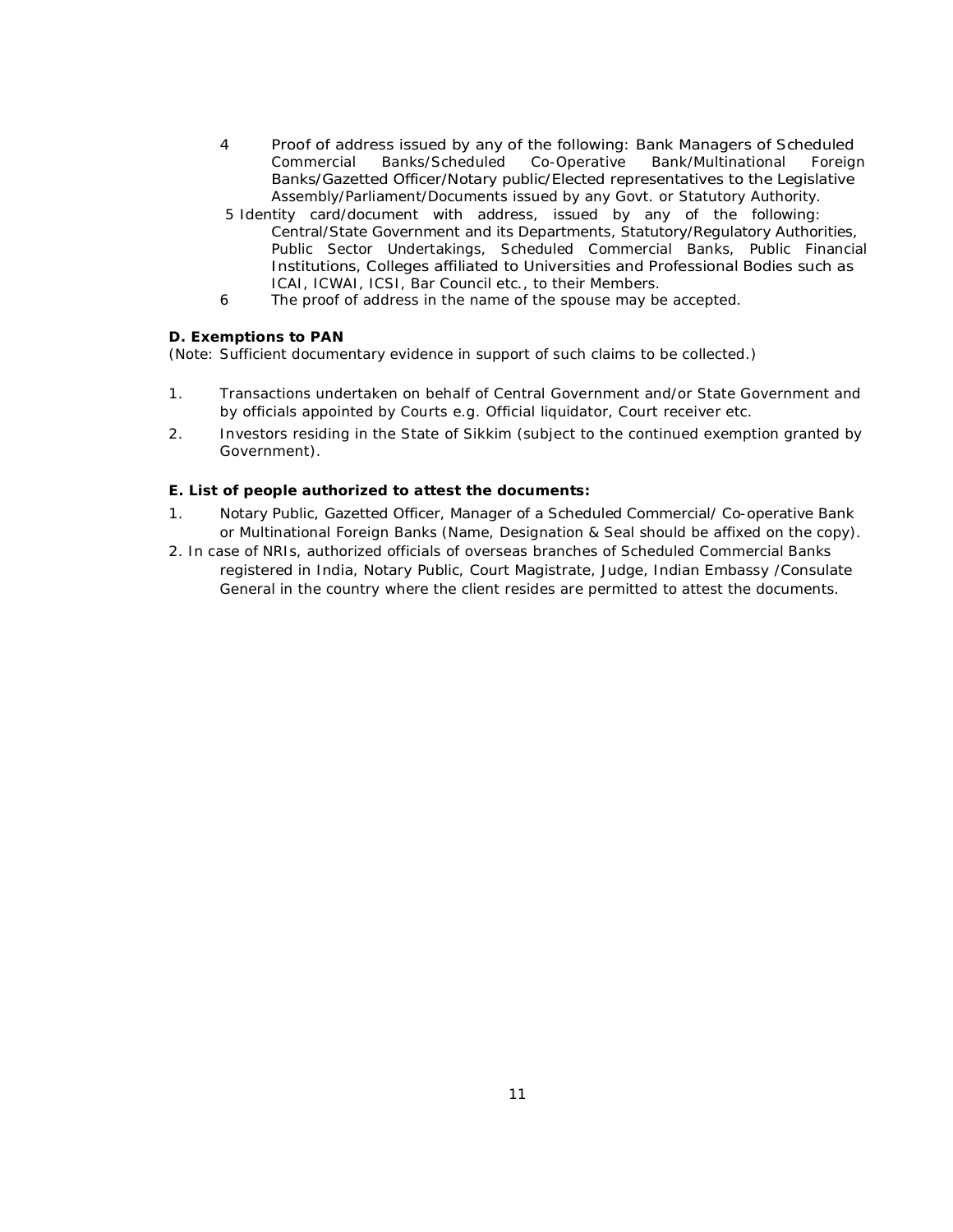**F. In case of Non-Individuals, additional documents to be obtained from nonindividuals, over & above the POI & POA, as mentioned below:** 

| <b>Types of entity</b>    | <b>Documentary requirements</b>                                                                           |
|---------------------------|-----------------------------------------------------------------------------------------------------------|
| Corporate                 | Copy of the balance sheets for the last 2 financial years (to be                                          |
|                           | submitted every year).                                                                                    |
|                           | Copy of latest share holding pattern including list of all those holding                                  |
|                           | control, either directly or indirectly, in the company in terms of SEBI                                   |
|                           | takeover Regulations, duly certified by the company secretary/Whole                                       |
|                           | time director/MD (to be submitted every year).                                                            |
|                           | Photograph, POI, POA, PAN and DIN numbers of whole time                                                   |
|                           | directors/two directors in charge of day to day operations.                                               |
|                           | Photograph, POI, POA, PAN of individual promoters holding control -                                       |
|                           | either directly or indirectly.<br>Copies of the Memorandum and Articles of Association and certificate of |
|                           | incorporation.                                                                                            |
|                           | Copy of the Board Resolution for investment in commodity market.                                          |
|                           | Copy of Board Resolution or declaration (on the letterhead) naming the                                    |
|                           | persons authorized to deal in commodity derivatives on behalf of                                          |
|                           | company/firm/others and their specimen signatures.                                                        |
|                           |                                                                                                           |
|                           |                                                                                                           |
| Partnership firm          | Copy of the balance sheets for the last 2 financial years (to be                                          |
|                           | submitted every year).                                                                                    |
|                           | Certificate of registration (for registered partnership firms only).                                      |
|                           | Copy of partnership deed.<br>$\bullet$                                                                    |
|                           | Authorised signatories list with specimen signatures.                                                     |
|                           | Photograph, POI, POA, PAN of Partners.<br>$\bullet$                                                       |
| Trust                     | Copy of the balance sheets for the last 2 financial years (to be<br>$\bullet$                             |
|                           | submitted every year).                                                                                    |
|                           | Certificate of registration (for registered trust only).<br>$\bullet$                                     |
|                           | Copy of Trust deed.<br>$\bullet$                                                                          |
|                           | List of trustees certified by managing trustees/CA.<br>$\bullet$                                          |
| <b>HUF</b>                | Photograph, POI, POA, PAN of Trustees.<br>PAN of HUF.<br>$\bullet$                                        |
|                           | Deed of declaration of HUF & List of coparceners.<br>$\bullet$                                            |
|                           | Bank pass-book/bank statement in the name of HUF.<br>$\bullet$                                            |
|                           | Photograph, POI, POA, PAN of Karta.<br>$\bullet$                                                          |
|                           |                                                                                                           |
| <b>Government Bodies</b>  | Self-certification on letterhead.<br>$\bullet$                                                            |
|                           | Authorized signatories list with specimen signatures.                                                     |
|                           |                                                                                                           |
| <b>Registered Society</b> | Copy of Registration Certificate under Societies Registration Act.<br>$\bullet$                           |
|                           | List of Managing Committee members.<br>$\bullet$                                                          |
|                           | Committee resolution for persons authorised to act as authorised                                          |
|                           | signatories with specimen signatures.                                                                     |
|                           | True copy of Society Rules and Bye Laws certified by the                                                  |
|                           | Chairman/Secretary                                                                                        |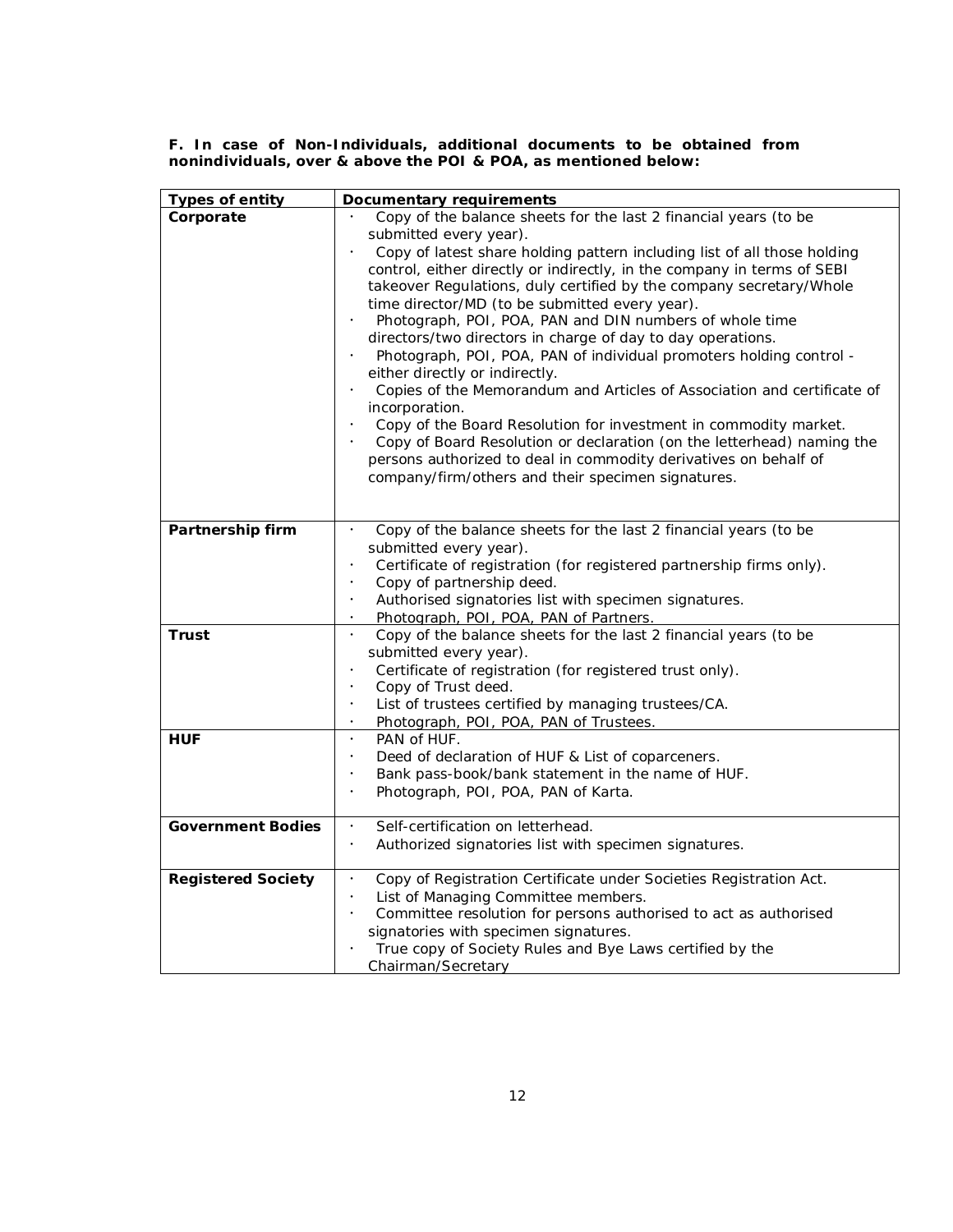#### **Annexure - 2**

#### **RISK DISCLOSURE DOCUMENT**

The Exchange does not expressly or impliedly, guarantee nor make any representation concerning the completeness, the adequacy or accuracy of this disclosure documents nor has the Exchange endorsed or passed any merits of participating in the Commodity Derivatives market/trading. This brief statement does not disclose all of the risks and other significant aspects of trading. You should, therefore, study derivatives trading carefully before becoming involved in it.

In the light of the risks involved, you should undertake transactions only if you understand the nature of the contractual relationship into which you are entering and the extent of your exposure to risk.

You must know and appreciate that investment in commodity futures contracts/ derivatives or other instruments traded on the Commodity Exchange(s), which have varying element of risk, is generally not an appropriate avenue for someone of limited resources/ limited investment and/ or trading experience and low risk tolerance. You should, therefore, carefully consider whether such trading is suitable for you in the light of your financial condition. In case, you trade on the Exchange and suffer adverse consequences or loss, you shall be solely responsible for the same and the Exchange shall not be responsible, in any manner whatsoever, for the same and it will not be open for you to take the plea that no adequate disclosure regarding the risks involved was made or that you were not explained the full risk involved by the concerned member. The Client shall be solely responsible for the consequences and no contract can be rescinded on that account.

You must acknowledge and accept that there can be no guarantee of profits or no exception from losses while executing orders for purchase and/or sale of a commodity derivatives being traded on the Exchange.

It must be clearly understood by you that your dealings on the Exchange through a member shall be subject to your fulfilling certain formalities set out by the member, which may, *inter alia,* include your filing the know your client form and are subject to Rules, Byelaws and Business Rules of the Exchange guidelines prescribed by SEBI from time to time and circulars as may be issued by the Exchange from time to time.

The Exchange does not provide or purport to provide any advice and shall not be liable to any person who enters into any business relationship with any member of the Exchange and/ or third party based on any information contained in this document. Any information contained in this document must not be construed as business advice/investment advice. No consideration to trade should be made without thoroughly understanding and reviewing the risks involved in such trading. If you are unsure, you must seek professional advice on the same.

In considering whether to trade, you should be aware of or must get acquainted with the following:-

**1. Basic Risks involved in the trading of Commodity Futures Contracts and other Commodity Derivatives Instruments on the Exchange.**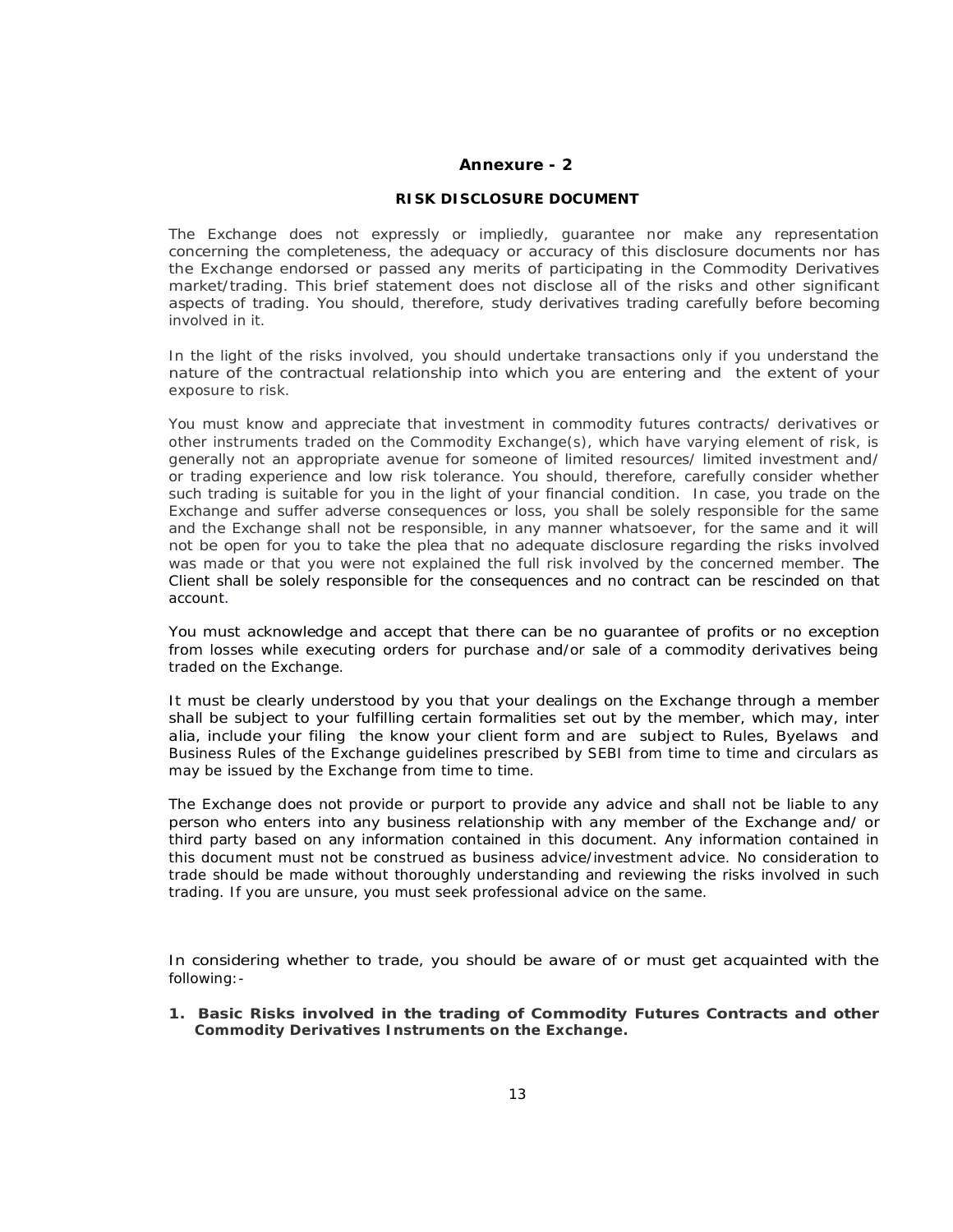### **i. Risk of Higher Volatility**

Volatility refers to the dynamic changes in price that commodity derivative contracts undergo when trading activity continues on the Commodity Exchange. Generally, higher the volatility of a commodity derivatives contract, greater is its price swings. There may be normally greater volatility in thinly traded commodity derivatives contracts than in actively traded commodities/ contracts. As a result of volatility, your order may only be partially executed or not executed at all, or the price at which your order got executed may be substantially different from the last traded price or change substantially thereafter, resulting in real losses.

#### **ii. Risk of Lower Liquidity**

a.Liquidity refers to the ability of market participants to buy and/ or sell commodity derivative contract expeditiously at a competitive price and with minimal price difference. Generally, it is assumed that more the number of orders available in a market, greater is the liquidity. Liquidity is important because with greater liquidity, it is easier for investors to buy and/ or sell commodity derivatives contracts swiftly and with minimal price difference and as a result, investors are more likely to pay or receive a competitive price for commodity derivative contracts purchased or sold. There may be a risk of lower liquidity in some commodity derivative contracts as compared to active commodity derivative contracts. As a result, your order may only be partially executed, or may be executed with relatively greater price difference or may not be executed at all.

b. Buying/ Selling without intention of giving and/ or taking delivery of certain commodities may also result into losses, because in such a situation, commodity derivative contracts may have to be squared-off at a low/ high prices, compared to the expected price levels, so as not to have any obligation to deliver/ receive such commodities.

### **iii. Risk of Wider Spreads**

a. Spread refers to the difference in best buy price and best sell price. It represents the differential between the price of buying a commodity derivative and immediately selling it or *vice versa*. Lower liquidity and higher volatility may result in wider than normal spreads for less liquid or illiquid commodities/ commodity derivatives contracts. This in turn will hamper better price formation.

#### **iv. Risk-reducing orders**

a.Most of the Exchanges have a facility for investors to place "limit orders", "stop loss orders" etc. Placing of such orders (e.g. "stop loss" orders or "limit" orders) which are intended to limit losses to certain amounts may not be effective many a time because rapid movement in market conditions may make it impossible to execute such orders.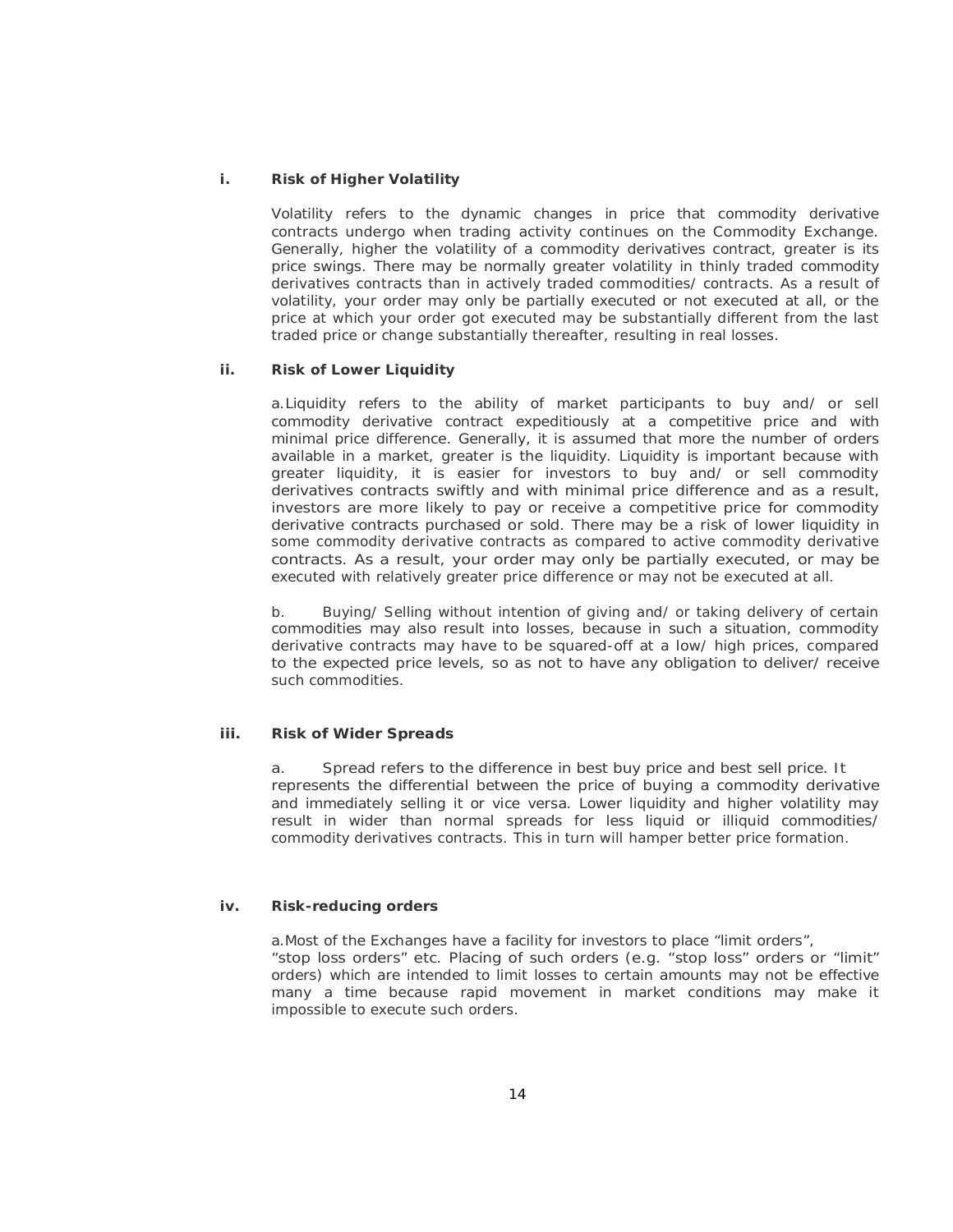b.A "market" order will be executed promptly, subject to availability of orders on opposite side, without regard to price and that while the customer may receive a prompt execution of a "market" order, the execution may be at available prices of outstanding orders, which satisfy the order quantity, on price time priority. It may be understood that these prices may be significantly different from the last traded price or the best price in that commodity derivatives contract.

c.A "limit" order will be executed only at the "limit" price specified for the order or a better price. However, while the client received price protection, there is a possibility that the order may not be executed at all.

d.A stop loss order is generally placed "away" from the current price of a commodity derivatives contract, and such order gets activated if and when the contract reaches, or trades through, the stop price. Sell stop orders are entered ordinarily below the current price, and buy stop orders are entered ordinarily above the current price. When the contract approaches pre-determined price, or trades through such price, the stop loss order converts to a market/limit order and is executed at the limit or better. There is no assurance therefore that the limit order will be executable since a contract might penetrate the pre-determined price, in which case, the risk of such order not getting executed arises, just as with a regular limit order.

#### **v. Risk of News Announcements**

a.Traders/Manufacturers make news announcements that may impact the price of the commodities and/or commodity derivatives contracts. These announcements may occur during trading and when combined with lower liquidity and higher volatility may suddenly cause an unexpected positive or negative movement in the price of the commodity/ commodity derivatives contract.

#### **vi. Risk of Rumours**

a.Rumours about the price of a commodity at times float in the market through word of mouth, newspaper, websites or news agencies, etc., the investors should be wary of and should desist from acting on rumours.

#### **vii. System Risk**

a.High volume trading will frequently occur at the market opening and before market close. Such high volumes may also occur at any point in the day. These may cause delays in order execution or confirmation.

b.During periods of volatility, on account of market participants continuously modifying their order quantity or prices or placing fresh orders, there may be delays in execution of order and its confirmation.

c.Under certain market conditions, it may be difficult or impossible to liquidate a position in the market at a reasonable price or at all, when there are no outstanding orders either on the buy side or the sell side, or if trading is halted in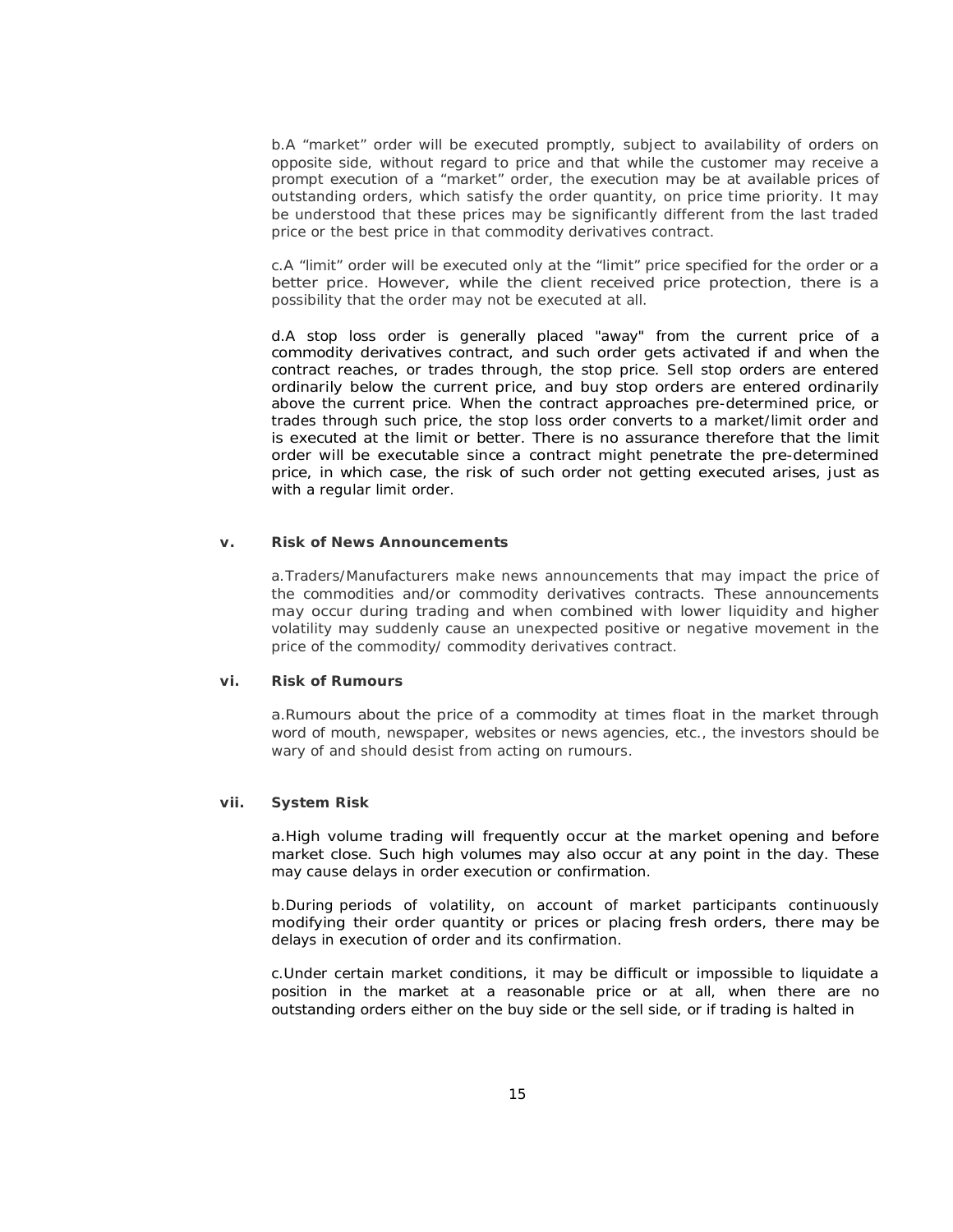a commodity due to any action on account of unusual trading activity or price hitting circuit filters or for any other reason.

#### **viii. System/ Network Congestion**

a.Trading on the Exchange is in electronic mode, based on satellite/ leased line communications, combination of technologies and computer systems to place and route orders. Thus, there exists a possibility of communication failure or system problems or slow or delayed response from system or trading halt, or any such other problem/glitch whereby not being able to establish access to the trading system/network, which may be beyond the control of and may result in delay in processing or not processing buy or sell orders either in part or in full. You are cautioned to note that although these problems may be temporary in nature, but when you have outstanding open positions or unexecuted orders, these represent a risk because of your obligations to settle all executed transactions.

#### **2. As far as Futures Commodity Derivatives are concerned, please note and get yourself acquainted with the following additional features:-**

#### **Effect of "Leverage" or "Gearing":**

a.The amount of margin is small relative to the value of the commodity derivatives contract so the transactions are 'leveraged' or 'geared'. Commodity Derivatives trading, which is conducted with a relatively small amount of margin, provides the possibility of great profit or loss in comparison with the principal investment amount. But transactions in commodity derivatives carry a high degree of risk. You should therefore completely understand the following statements before actually trading in commodity derivatives contracts and also trade with caution while taking into account one's circumstances, financial resources, etc.

b.Trading in Futures Commodity Derivatives involves daily settlement of all positions. Every day the open positions are marked to market based on the closing price. If the closing price has moved against you, you will be required to deposit the amount of loss (notional) resulting from such movement. This margin will have to be paid within a stipulated time frame, generally before commencement of trading on the next day.

c.If you fail to deposit the additional margin by the deadline or if an outstanding debt occurs in your account, the Member of the Exchange may liquidate/square-up a part of or the whole position. In this case, you will be liable for any losses incurred due to such square-up/ Close Outs.

d.Under certain market conditions, an Investor may find it difficult or impossible to execute the transactions. For example, this situation can occur due to factors such as illiquidity i.e. when there are insufficient bids or offers or suspension of trading due to price limit or circuit breakers etc.

e.Steps, such as, changes in the margin rate, increase in the cash margin rate etc. may be adopted in order to maintain market stability. These new measures may be applied to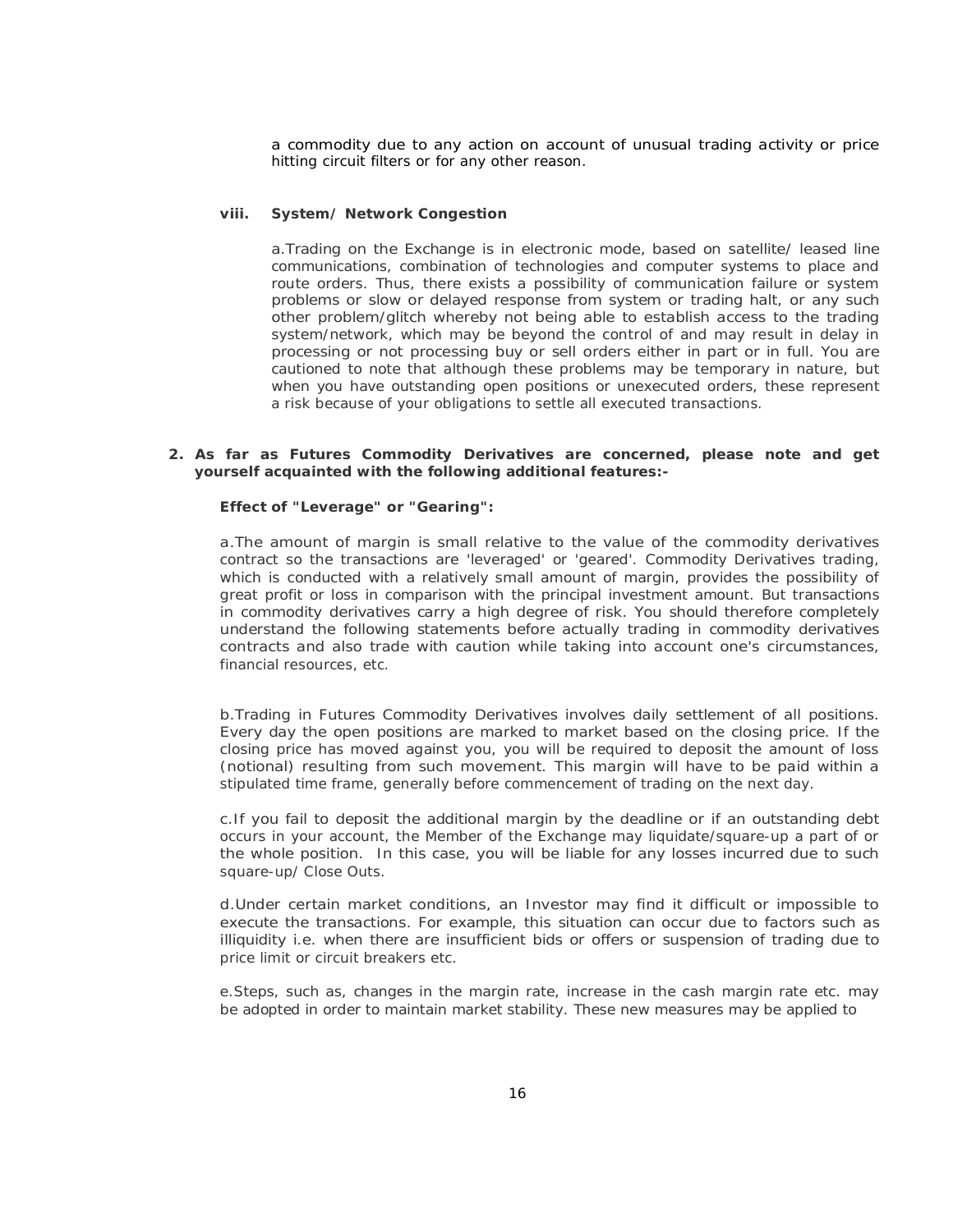the existing open interests. In such conditions, you will be required to put up additional margins or reduce your positions.

f.You must ask your Member of the Exchange to provide the full details of the commodity derivatives contracts you plan to trade i.e. the contract specifications and the associated obligations.

#### **3. TRADING THROUGH WIRELESS TECHNOLOGY OR ANY OTHER TECHNOLOGY:**

Any additional provisions defining the features, risks, responsibilities, obligations and liabilities associated with commodities trading through wireless technology or any other technology should be brought to the notice of the client by the member.

#### **4. General**

#### **i. Deposited cash and property:**

You should familiarize yourself with the protections accorded to the money or other property you deposit particularly in the event of a firm become insolvent or bankrupt. The extent to which you may recover your money or property may be governed by specific legislation or local rules. In some jurisdictions, property, which has been specifically identifiable as your own, will be pro-rated in the same manner as cash for purposes of distribution in the event of a shortfall. In case of any dispute with the Member of the Exchange, the same shall be subject to arbitration as per the Rules, Bye-laws and Business Rules of the Exchange.

#### **ii. Commission and other charges:**

Before you begin to trade, you should obtain a clear explanation of all commissions, fees and other charges for which you will be liable. These charges will affect your net profit (if any) or increase your loss.

- **iii.** For rights and obligations of the Members/Authorised Persons/ clients, please refer to *Annexure 3*
- **iv.** The term 'Constituent' shall mean and include a Client, a Customer or an Investor, who deals with a member for the purpose of trading in the commodity derivatives through the mechanism provided by the Exchange.
- **v.** The term 'member' shall mean and include a Trading Member or a Member/Broker, who has been admitted as such by the Exchange and got a Unique Member Code from SEBI.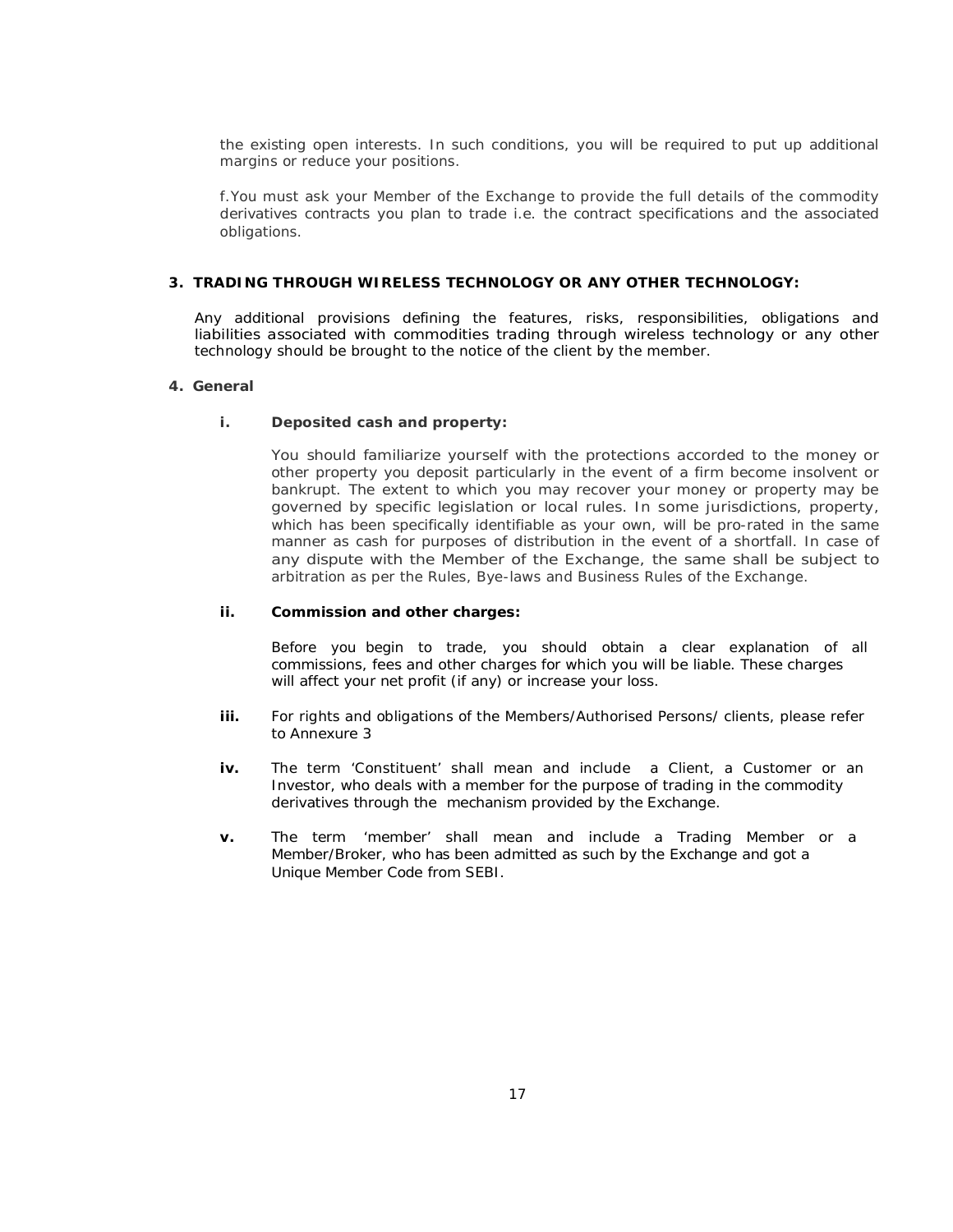### **Annexure - 3**

#### **RIGHTS AND OBLIGATIONS OF MEMBERS, AUTHORIZED PERSONS AND CLIENTS**  *as prescribed by SEBI and Commodity Exchanges*

- 1. The client shall invest/trade in those commodities /contracts/other instruments admitted to dealings on the Exchanges as defined in the Rules, Byelaws and Business Rules/ Regulations of Exchanges/ Forward Markets Commission (SEBI) and circulars/notices issued there under from time to time.
- 2. The Member, Authorized Person and the client shall be bound by all the Rules, Byelaws and Business Rules of the Exchange and circulars/notices issued there under and Rules and Regulations of SEBI and relevant notifications of Government authorities as may be in force from time to time.
- 3. The client shall satisfy himself of the capacity of the Member to deal in commodities and/or deal in derivatives contracts and wishes to execute its orders through the Member and the client shall from time to time continue to satisfy itself of such capability of the Member before executing orders through the Member.
- 4. The Member shall continuously satisfy itself about the genuineness and financial soundness of the client and investment objectives relevant to the services to be provided.
- 5. The Member shall take steps to make the client aware of the precise nature of the Member's liability for business to be conducted, including any limitations, the liability and the capacity in which the Member acts.
- 6. The Authorized Person shall provide necessary assistance and co-operate with the Member in all its dealings with the client(s).

### **CLIENT INFORMATION**

- 7. The client shall furnish all such details in full as are required by the Member in "Account Opening Form" with supporting details, made mandatory by commodity exchanges/SEBI from time to time.
- 8. The client shall familiarize himself with all the mandatory provisions in the Account Opening documents. Any additional clauses or documents specified by the Member shall be non-mandatory; therefore, subject to specific acceptance by the client.
- 9. The client shall immediately notify the Member in writing if there is any change in the information in the 'account opening form' as provided at the time of account opening and thereafter; including the information on winding up petition/insolvency petition or any litigation which may have material bearing on his capacity. The client shall provide/update the financial information to the Member on a periodic basis.
- 10. The Member and Authorized Person shall maintain all the details of the client as mentioned in the account opening form or any other information pertaining to the client, confidentially and that they shall not disclose the same to any person/authority except as required under any law/regulatory requirements. Provided however that the Member may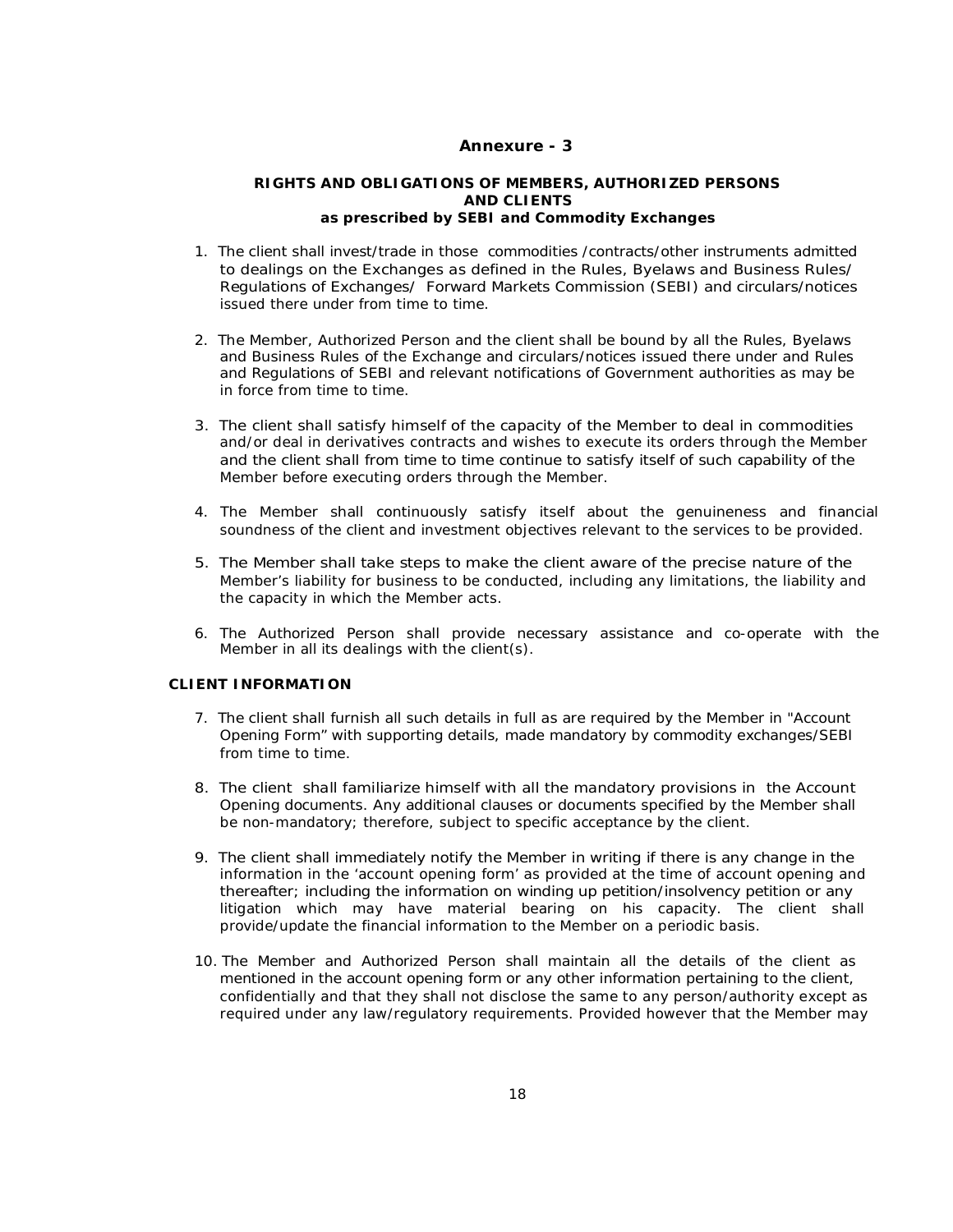so disclose information about his client to any person or authority with the express permission of the client.

### **MARGINS**

- 11. The client shall pay applicable initial margins, withholding margins, special margins or such other margins as are considered necessary by the Member or the Exchange or as may be directed by SEBI from time to time as applicable to the segment(s) in which the client trades. The Member is permitted in its sole and absolute discretion to collect additional margins (even though not required by the Exchange or SEBI) and the client shall be obliged to pay such margins within the stipulated time.
- 12. The client understands that payment of margins by the client does not necessarily imply complete satisfaction of all dues. In spite of consistently having paid margins, the client may, on the settlement of its trade, be obliged to pay (or entitled to receive) such further sums as the contract may dictate/require.

### **TRANSACTIONS AND SETTLEMENTS**

- 13. The client shall give any order for buy or sell of commodities derivatives contract in writing or in such form or manner, as may be mutually agreed between the client and the Member however ensuring the regulatory requirements in this regard are complied with. The Member shall ensure to place orders and execute the trades of the client, only in the Unique Client Code assigned to that client.
- 14. The Member shall inform the client and keep him apprised about trading/settlement cycles, delivery/payment schedules, any changes therein from time to time, and it shall be the responsibility in turn of the client to comply with such schedules/procedures of the relevant commodity exchange where the trade is executed.
- 15. The Member shall ensure that the money deposited by the client shall be kept in a separate account, distinct from his/its own account or account of any other client and shall not be used by the Member for himself/itself or for any other client or for any purpose other than the purposes mentioned in Rules, circulars, notices, guidelines of SEBI and/or Rules, Business Rules, Bye-laws, circulars and notices of Exchange.
- 16. Where the Exchange(s) cancels trade(s) suo moto all such trades including the trade/s done on behalf of the client shall ipso facto stand cancelled, Member shall be entitled to cancel the respective contract(s) with client(s).
- 17. The transactions executed on the Exchange are subject to Rules, Byelaws and Business Rules and circulars/notices issued thereunder of the Exchanges where the trade is executed and all parties to such trade shall have submitted to the jurisdiction of such court as may be specified by the Byelaws and Business Rules of the Exchanges where the trade is executed for the purpose of giving effect to the provisions of the Rules, Byelaws and Business Rules of the Exchanges and the circulars/notices issued thereunder.

#### **BROKERAGE**

18. The Client shall pay to the Member brokerage and statutory levies as are prevailing from time to time and as they apply to the Client's account, transactions and to the services that Member renders to the Client. The Member shall not charge brokerage more than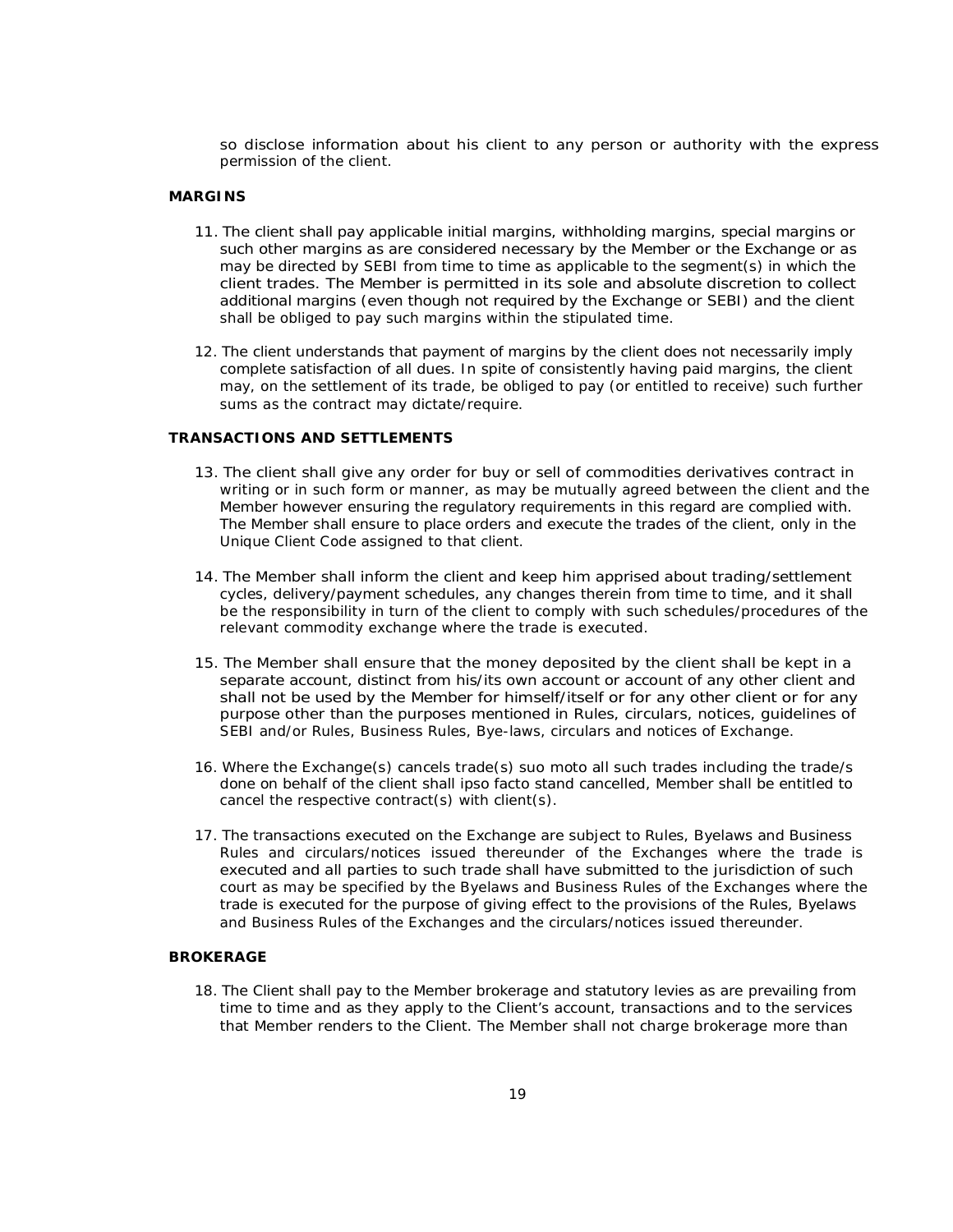the maximum brokerage permissible as per the Rules, Business Rules and Bye-laws of the relevant commodity exchanges and/or Rules of SEBI.

#### **LIQUIDATION AND CLOSE OUT OF POSITION**

- 19. Without prejudice to the Member's other rights (including the right to refer a matter to arbitration), the client understands that the Member shall be entitled to liquidate/close out all or any of the client's positions for non-payment of margins or other amounts, outstanding debts, etc. and adjust the proceeds of such liquidation/close out, if any, against the client's liabilities/obligations. Any and all losses and financial charges on account of such liquidation/closing-out shall be charged to and borne by the client.
- 20. In the event of death or insolvency of the client or his/its otherwise becoming incapable of receiving and paying for or delivering or transferring commodities which the client has ordered to be bought or sold, Member may close out the transaction of the client and claim losses, if any, against the estate of the client. The client or his nominees, successors, heirs and assignee shall be entitled to any surplus which may result there from. The client shall note that transfer of funds/commodities in favor of a Nominee shall be valid discharge by the Member against the legal heir.

### **DISPUTE RESOLUTION**

- 21. The Member shall co-operate in redressing grievances of the client in respect of all transactions routed through it.
- 22. The client and the Member shall refer any claims and/or disputes with respect to deposits, margin money, etc., to arbitration as per the Rules, Byelaws and Business Rules of the Exchanges where the trade is executed and circulars/notices issued thereunder as may be in force from time to time.
- 23. The client/Member understands that the instructions issued by an authorized representative for dispute resolution, if any, of the client/Member shall be binding on the client/Member in accordance with the letter authorizing the said representative to deal on behalf of the said client/Member.

### **TERMINATION OF RELATIONSHIP**

- 24. This relationship between the Member and the client shall be terminated; if the Member for any reason ceases to be a member of the commodity exchange including cessation of membership by reason of the Member's default, death, resignation or expulsion or if the certificate is cancelled by the Exchange.
- 25. The Member, Authorized Person and the client shall be entitled to terminate the relationship between them without giving any reasons to the other party, after giving notice in writing of not less than one month to the other parties. Notwithstanding any such termination, all rights, liabilities and obligations of the parties arising out of or in respect of transactions entered into prior to the termination of this relationship shall continue to subsist and vest in/be binding on the respective parties or his/its respective heirs, executors, administrators, legal representatives or successors, as the case may be.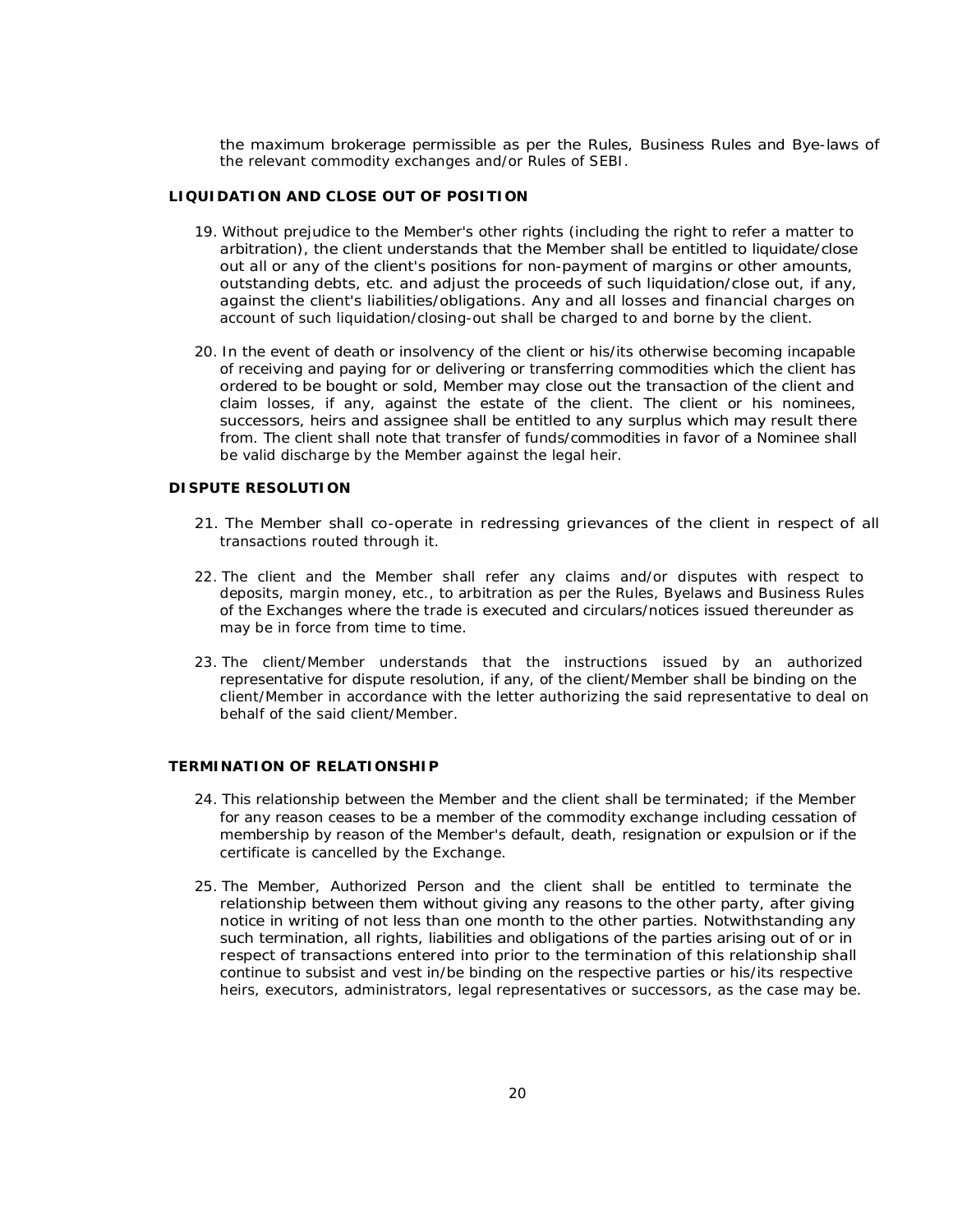26. In the event of demise/insolvency of the Authorized Person or the cancellation of his/its registration with the Board or/withdrawal of recognition of the Authorized Person by the commodity exchange and/or termination of the agreement with the Authorized Person by the Member, for any reason whatsoever, the client shall be informed of such termination and the client shall be deemed to be the direct client of the Member and all clauses in the 'Rights and Obligations' document(s) governing the Member, Authorized Person and client shall continue to be in force as it is, unless the client intimates to the Member his/its intention to terminate their relationship by giving a notice in writing of not less than one month.

### **ADDITIONAL RIGHTS AND OBLIGATIONS**

- 27. The Member and client shall reconcile and settle their accounts from time to time as per the Rules, Business Rules, Bye Laws, Circulars, Notices and Guidelines issued by SEBI and the relevant Exchanges where the trade is executed.
- 28. The Member shall issue a contract note to his clients for trades executed in such format as may be prescribed by the Exchange from time to time containing records of all transactions including details of order number, trade number, trade time, trade price, trade quantity, details of the derivatives contract, client code, brokerage, all charges levied etc. and with all other relevant details as required therein to be filled in and issued in such manner and within such time as prescribed by the Exchange. The Member shall send contract notes to the investors within 24 hours of the execution of the trades in hard copy and/or in electronic form using digital signature.
- 29. The Member shall make pay out of funds or delivery of commodities as per the Exchange Rules, Bye-Laws, Business Rules and Circulars, as the case may be, to the Client on receipt of the payout from the relevant Exchange where the trade is executed unless otherwise specified by the client and subject to such terms and conditions as may be prescribed by the relevant Exchange from time to time where the trade is executed.
- 30. The Member shall send a complete `Statement of Accounts' for both funds and commodities in respect of each of its clients in such periodicity and format within such time, as may be prescribed by the relevant Exchange, from time to time, where the trade is executed. The Statement shall also state that the client shall report errors, if any, in the Statement immediately but not later than 30 calendar days of receipt thereof, to the Member. A detailed statement of accounts must be sent every month to all the clients in physical form. The proof of delivery of the same should be preserved by the Member.
- 31. The Member shall send margin statements to the clients on monthly basis. Margin statement should include, inter-alia, details of collateral deposited, collateral utilized and collateral status (available balance/due from client) with break up in terms of cash, Fixed Deposit Receipts (FDRs), Bank Guarantee, warehouse receipts, securities etc.
- 32. The Client shall ensure that it has the required legal capacity to, and is authorized to, enter into the relationship with Member and is capable of performing his obligations and undertakings hereunder. All actions required to be taken to ensure compliance of all the transactions, which the Client may enter into shall be completed by the Client prior to such transaction being entered into.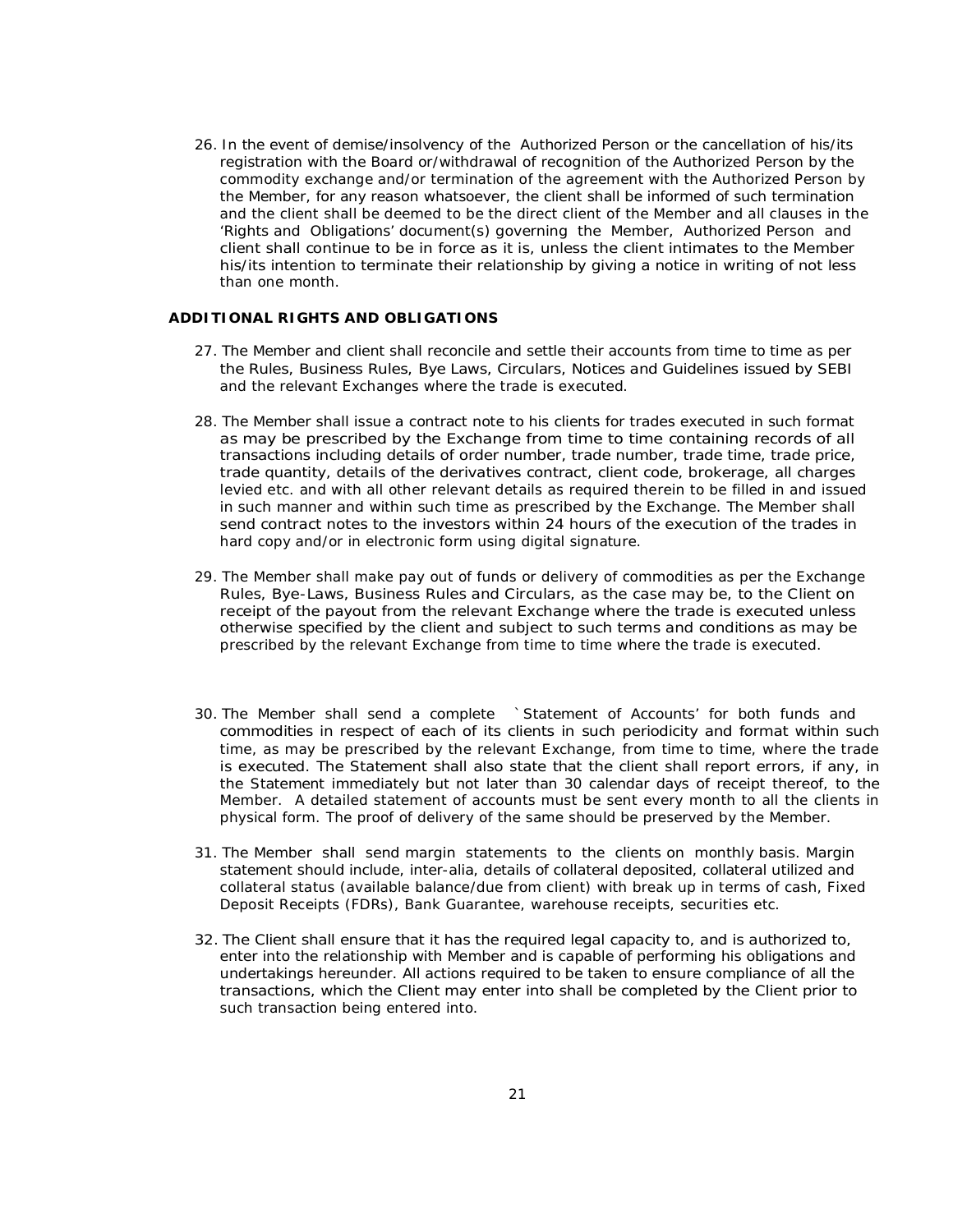33. In case, where a member surrenders his/ her/ its membership, Member gives a public notice inviting claims, if any, from investors. In case of a claim relating to transactions executed on the trading system of the Exchange, ensure that client lodge a claim with the Exchange within the stipulated period and with the supporting documents.

### **ELECTRONIC CONTRACT NOTES (ECN)**

- 34. In case, client opts to receive the contract note in electronic form, he shall provide an appropriate e-mail id (created by the client) to the Member (Kindly refer Appendix A of Annexure 1). Member shall ensure that all the rules/Business Rule/Bye-Laws/ circulars issued from time to time in this regard are complied with. The client shall communicate to the Member any change in the email-id through a physical letter. If the client has opted for internet trading, the request for change of email id may be made through the secured access by way of client specific user id and password.
- 35. The Member shall ensure that all ECNs sent through the e-mail shall be digitally signed, encrypted, non-tamperable and in compliance with the provisions of the IT Act, 2000. In case, ECN is sent through e-mail as an attachment, the attached file shall also be secured with the digital signature, encrypted and non-tamperable.
- 36. The client shall note that non-receipt of bounced mail notification by the Member shall amount to delivery of the contract note at the e-mail ID of the client.
- 37. The Member shall retain ECN and acknowledgement of the e-mail in a soft and nontamperable form in the manner prescribed by the exchange in compliance with the provisions of the IT Act, 2000 and as per the extant rules/circulars/guidelines issued by SEBI/Commodity exchanges from time to time. The proof of delivery i.e., log report generated by the system at the time of sending the contract notes shall be maintained by the Member for the specified period under the extant rules/circulars/guidelines issued by SEBI/Commodity exchanges. The log report shall provide the details of the contract notes that are not delivered to the client/e-mails rejected or bounced back. The Member shall take all possible steps to ensure receipt of notification of bounced mails by him at all times within the stipulated time periodunder the extant rules/circulars/guidelines issued by SEBI/Commodity exchanges.
- 38. The Member shall continue to send contract notes in the physical mode to such clients who do not opt to receive the contract notes in the electronic form. Wherever the ECNs have not been delivered to the client or has been rejected (bouncing of mails) by the email ID of the client, the Member shall send a physical contract note to the client within the stipulated time under the extant Regulations/ Rules, Bye-Laws, Business Rules and Circulars of SEBI/commodity exchanges and maintain the proof of dispatch and delivery of such physical contract notes.
- 39. In addition to the e-mail communication of the ECNs to the client, the Member shall simultaneously publish the ECN on his designated web-site, if any, in a secured way and enable relevant access to the clients and for this purpose, shall allot a unique user name and password to the client, with an option to the client to save the contract note electronically and/or take a print out of the same.
- 40. The Electronic Contract Note (ECN) declaration form obtained from the Client who opts to receive the contract note in electronic form must be obtained afresh before 1st April of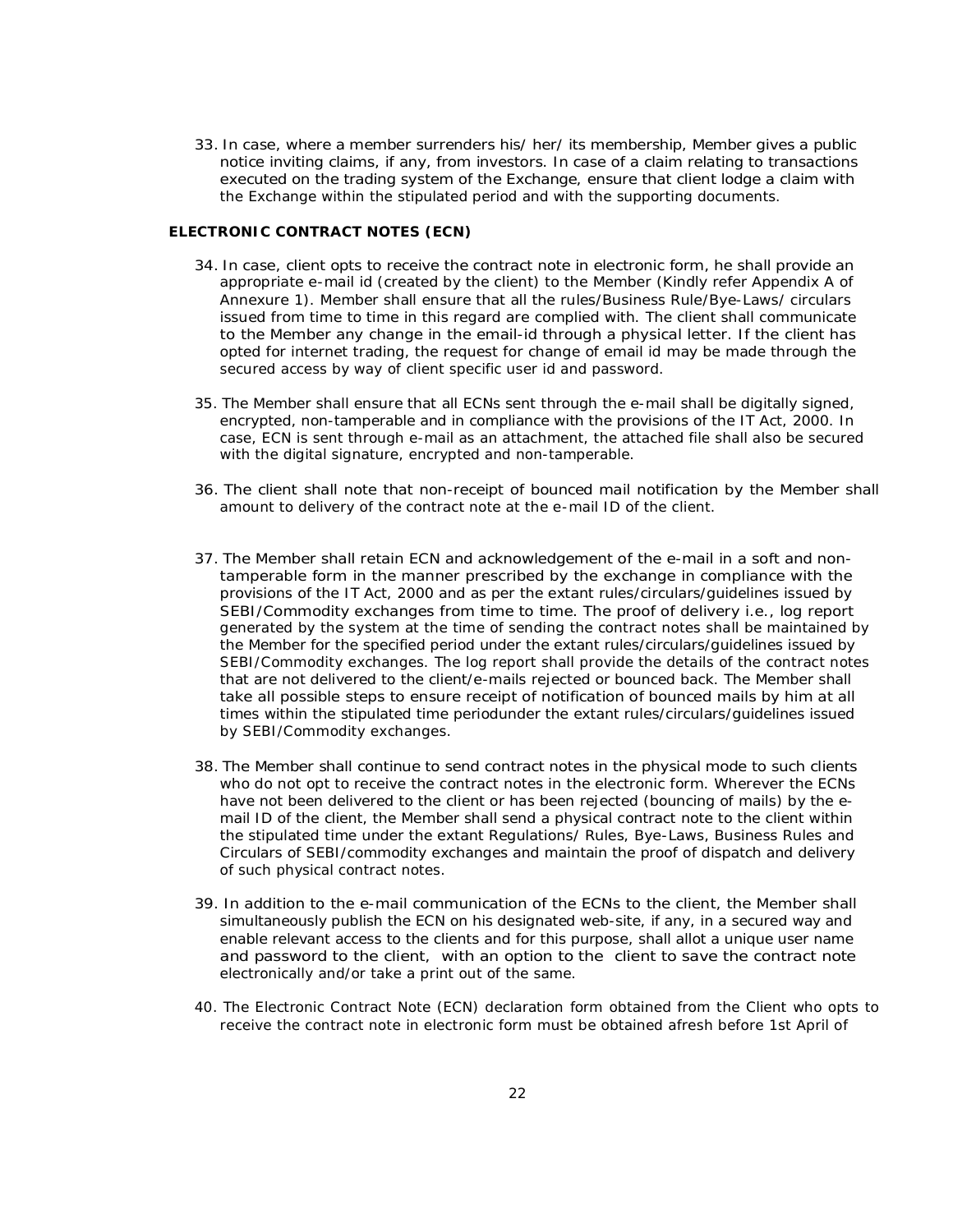every financial year by following the same procedure. Thus, such declaration would be valid for that financial year only.

#### **LAW AND JURISDICTION**

- 41. In addition to the specific rights set out in this document, the Member, Authorised Person and the client shall be entitled to exercise any other rights which the Member or the client may have under the Rules, Bye-laws and Business Rules of the Exchanges in which the client chooses to trade and circulars/notices issued thereunder or Rules of SEBI.
- 42. The provisions of this document shall always be subject to Government notifications, any rules, guidelines and circulars/notices issued by SEBI and Circulars, Rules, Business Rules and Bye laws of the relevant commodity exchanges, where the trade is executed, that may be in force from time to time.
- 43. The Member and the client shall abide by any award passed by the Arbitrator(s) under the Arbitration and Conciliation Act, 1996. However, there is also a provision of appeal, if either party is not satisfied with the arbitration award.
- 44. Words and expressions which are used in this document but which are not defined herein shall, unless the context otherwise requires, have the same meaning as assigned thereto in the Rules, Byelaws and Regulations/Business Rules and circulars/notices issued thereunder of the Exchanges/SEBI.
- 45. All additional voluntary/non mandatory clauses/document added by the Member should not be in contravention with Rules/ Business Rules/Notices/Circulars of Exchanges/SEBI. Any changes in such voluntary clauses/document(s) need to be preceded by a notice of 15 days. Any changes in the rights and obligations which are specified by Exchanges/SEBI shall also be brought to the notice of the clients.
- 46. If the rights and obligations of the parties hereto are altered by virtue of change in Rules of SEBI or Bye-laws, Rules and Business Rules of the relevant commodity exchanges where the trade is executed, such changes shall be deemed to have been incorporated herein in modification of the rights and obligations of the parties mentioned in this document.
- 47. Members are required to send account statement to their clients every month in physical form.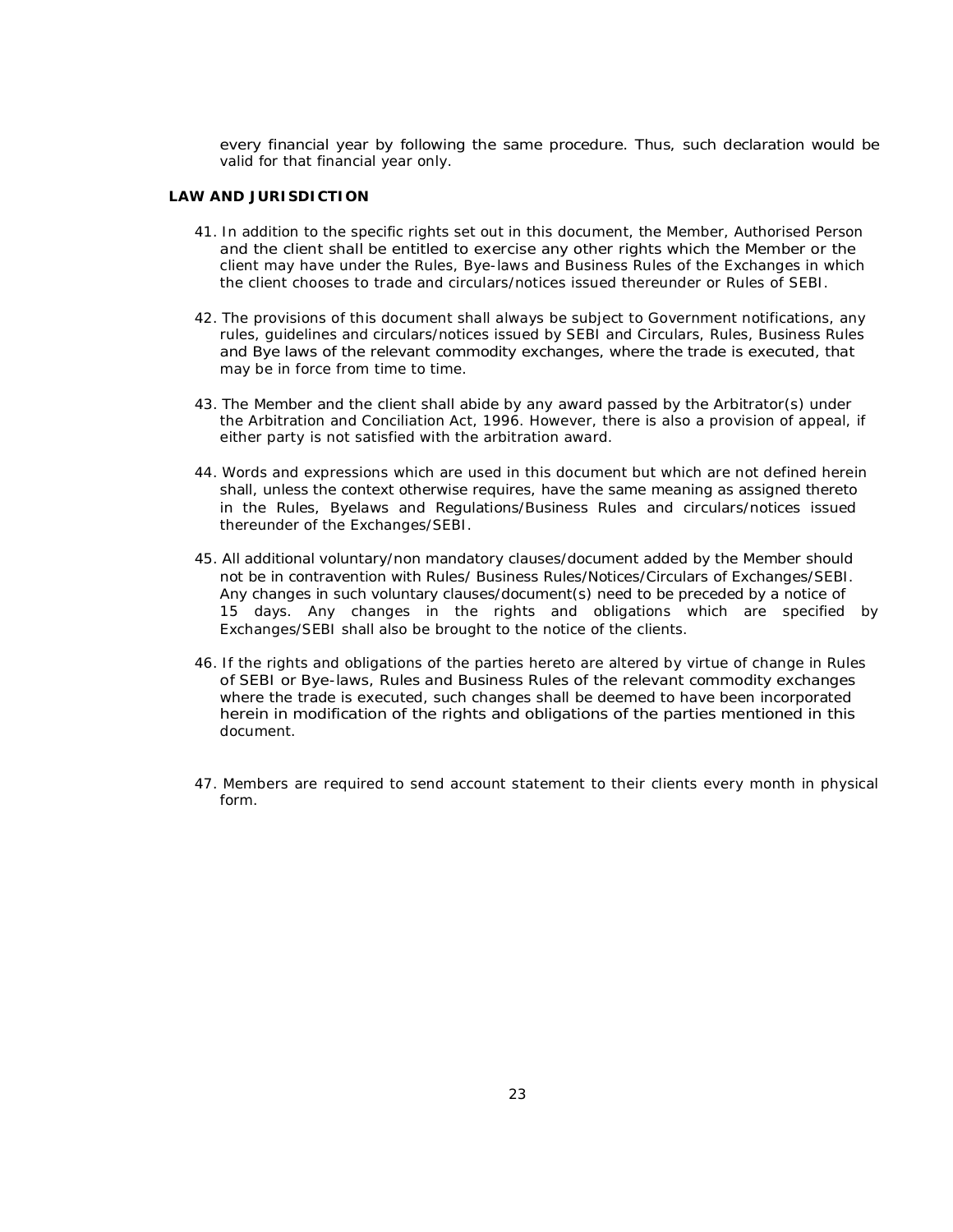### **INTERNET & WIRELESS TECHNOLOGY BASED TRADING FACILITY PROVIDED BY MEMBERS TO CLIENT**

### **(All the clauses mentioned in the** *'Rights and Obligations'* **document(s) shall be applicable. Additionally, the clauses mentioned herein shall also be applicable.)**

- 1. Member is eligible for providing Internet based trading (IBT) and commodities trading through the use of wireless technology that shall include the use of devices such as mobile phone, laptop with data card, etc. which use Internet Protocol (IP). The Member shall comply with all requirements applicable to internet based trading/- commodities trading using wireless technology as may be specified by SEBI & the Exchanges from time to time.
- 2. The client is desirous of investing/trading in commodities and for this purpose, the client is desirous of using either the internet based trading facility or the facility for commodities trading through use of wireless technology. The Member shall provide the Member's IBT Service to the Client, and the Client shall avail of the Member's IBT Service, on and subject to SEBI/Exchanges Provisions and the terms and conditions specified on the Member's IBT Web Site provided that they are in line with the norms prescribed by Exchanges/SEBI.
- 3. The Member shall bring to the notice of client the features, risks, responsibilities, obligations and liabilities associated with commodities trading through wireless technology/internet or any other technology should be brought to the notice of the client by the Member.
- 4. The Member shall make the client aware that the Member's IBT system itself generates the initial password and its password policy as stipulated in line with norms prescribed by Exchanges/SEBI.
- 5. The Client shall be responsible for keeping the Username and Password confidential and secure and shall be solely responsible for all orders entered and transactions done by any person whosoever through the Member's IBT System using the Client's Username and/or Password whether or not such person was authorized to do so. Also the client is aware that authentication technologies and strict security measures are required for the internet trading/ commodities trading through wireless technology through order routed system and undertakes to ensure that the password of the client and/or his authorized representative are not revealed to any third party including employees and dealers of the Member
- 6. The Client shall immediately notify the Member in writing if he forgets his password, discovers security flaw in Member's IBT System, discovers/suspects discrepancies/ unauthorized access through his username/password/account with full details of such unauthorized use, the date, the manner and the transactions effected pursuant to such unauthorized use, etc.
- 7. The Client is fully aware of and understands the risks associated with availing of a service for routing orders over the internet/ commodities trading through wireless technology and Client shall be fully liable and responsible for any and all acts done in the Client's Username/password in any manner whatsoever.
- 8. The Member shall send the order/trade confirmation through email to the client at his request. The client is aware that the order/ trade confirmation is also provided on the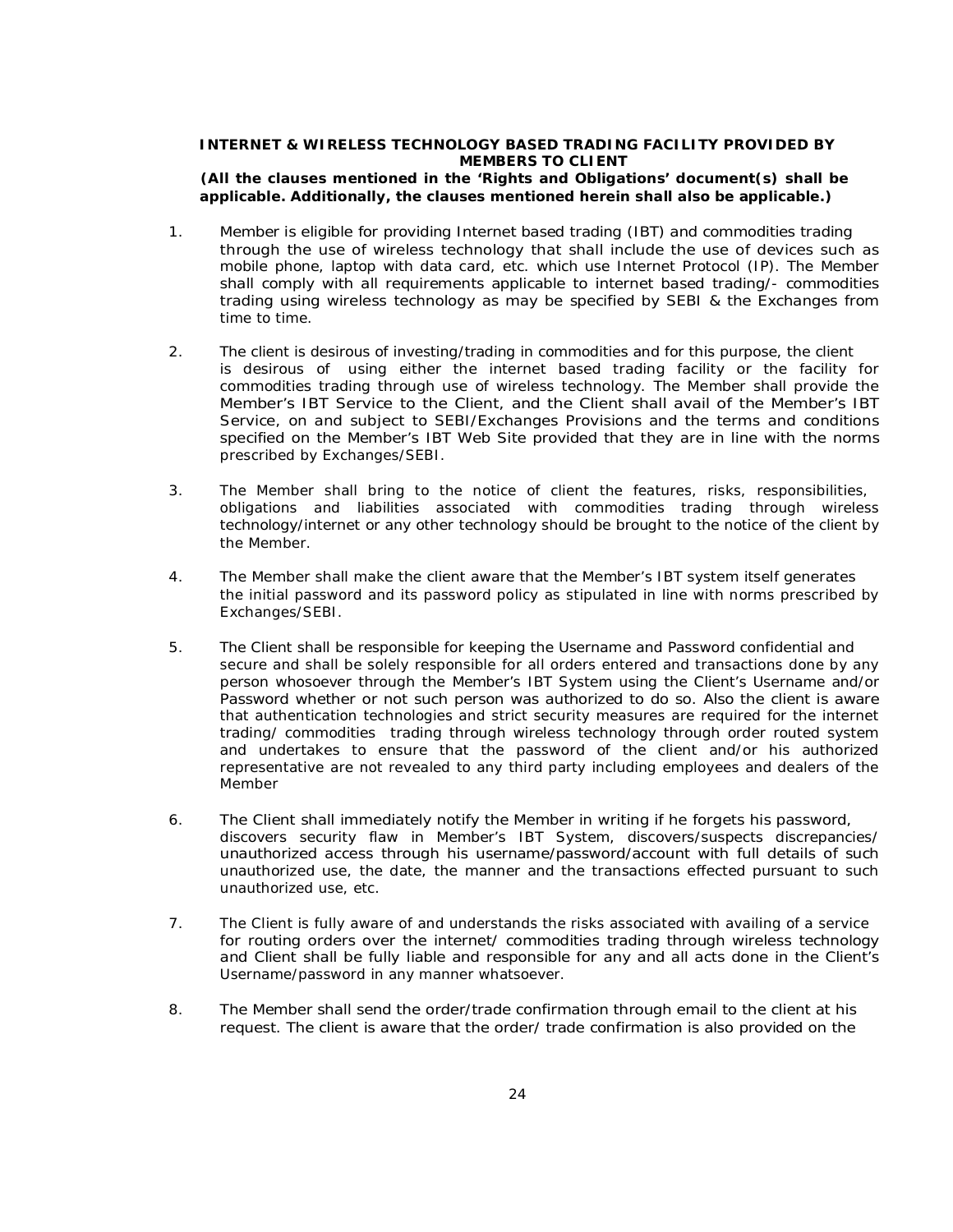web portal. In case client is trading using wireless technology, the Member shall send the order/trade confirmation on the device of the client.

- 9. The client is aware that trading over the internet involves many uncertain factors and complex hardware, software, systems, communication lines, peripherals, etc. are susceptible to interruptions and dislocations. The Member and the Exchange do not make any representation or warranty that the Member's IBT Service will be available to the Client at all times without any interruption.
- 10. The Client shall not have any claim against the Exchange or the Member on account of any suspension, interruption, non-availability or malfunctioning of the Member's IBT System or Service or the Exchange's service or systems or non-execution of his orders due to any link/system failure at the Client/Members/Exchange end for any reason beyond the control of the Member/Exchanges.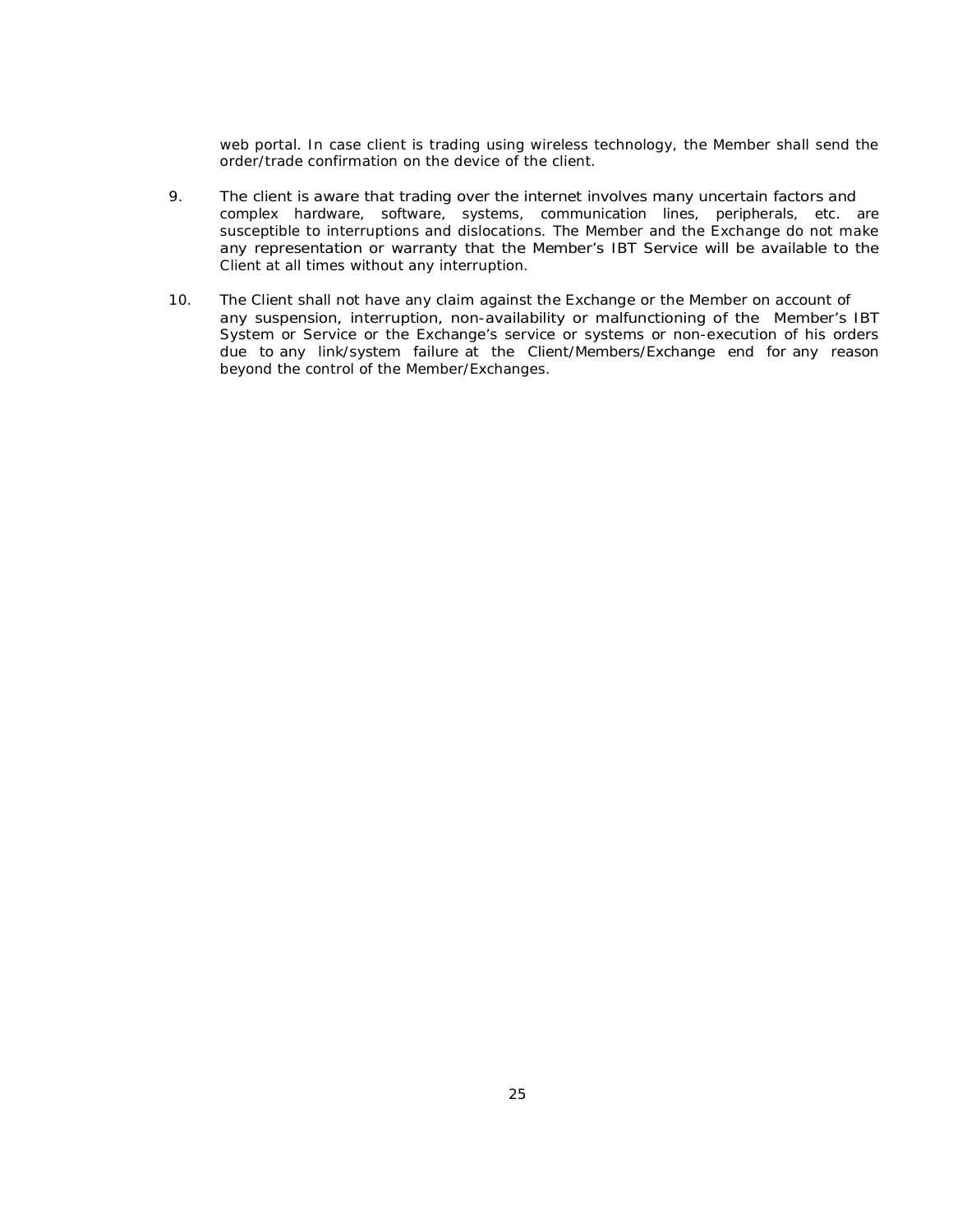### **Annexure - 4**

# **GUIDANCE NOTE - DO's AND DON'Ts FOR THE CLIENTS**

| Do's |                                                                                                                                                                                                                                                                                                                                                       |
|------|-------------------------------------------------------------------------------------------------------------------------------------------------------------------------------------------------------------------------------------------------------------------------------------------------------------------------------------------------------|
| 1.   | Trade only through Registered Members of the Exchange. Check from the Exchange<br>website at following link http://www.mcxindia.com/SitePages/MembersDetails.aspx to see<br>whether the Member is registered with the Exchange.                                                                                                                       |
|      | 2. Insist on filling up a standard 'Know Your Client (KYC)' form before you commence trading                                                                                                                                                                                                                                                          |
| 3.   | Insist on getting a Unique Client Code (UCC) and ensure all your trades are done under<br>the said UCC.                                                                                                                                                                                                                                               |
| 4.   | Insist on reading and signing a standard 'Risk Disclosure Agreement'.                                                                                                                                                                                                                                                                                 |
| 5.   | Obtain a copy of your KYC and/ or other documents executed by you with the Member,<br>from the Member.                                                                                                                                                                                                                                                |
| 6.   | Cross check the genuineness of trades carried out at the Exchange through the trade<br>verification facility available on the Exchange website at the following link<br>http://www.mcxindia.com/SitePages/TradeVerification.aspx. The trades can be verified<br>online where trade information is available up to 5 working days from the trade date. |
| 7.   | Insist on a duly signed Contract Note in specified format for every executed trade within<br>24 hours of trade, highlighting the details of the trade along with your UCC.                                                                                                                                                                            |
| 8.   | Ensure that the Contract Note contains all the relevant information such as Member<br>Registration Number, Order No., Order Date, Order time, Trade No., Trade rate, Quantity,<br>Arbitration Clause, etc.                                                                                                                                            |
|      | 9. Obtain receipt for collaterals deposited with the Member towards margins.                                                                                                                                                                                                                                                                          |
|      | 10. Go through the Rules, Bye-laws, Regulations, Circulars, Directives, Notifications of the<br>Exchange as well as of the Regulators, Government and other authorities to know your<br>rights and duties vis-à-vis those of the Member.                                                                                                              |
|      | 11. Ask all relevant questions and clear your doubts with your Member before transacting.<br>12. Insist on receiving the bills for every settlement.                                                                                                                                                                                                  |
|      | 13. Insist on Monthly statements of your ledger account and report any discrepancies in the<br>statement to your Member within 7 working days. In case of unsatisfactory response<br>report the discrepancy to the Exchange within 15 working days from the date of cause of<br>action.                                                               |
|      | 14. Scrutinize minutely both the transaction & holding statements that you receive from your<br>Depository Participant.                                                                                                                                                                                                                               |
|      | 15. Keep Delivery Instruction Slips (DIS) book issued by DPs in safe possession.<br>16. Ensure that the DIS numbers are preprinted and your account number (UCC) is mentioned<br>in the DIS book.                                                                                                                                                     |
|      | 17. Freeze your Demat account in case of your absence for longer duration or in case of not<br>using the account frequently.<br>18. Pay required margins in time and only by Cheque and ask for receipt thereof from the                                                                                                                              |
|      | Member.                                                                                                                                                                                                                                                                                                                                               |

- 19. Deliver the commodities in case of sale or pay the money in case of purchase within the time prescribed.
- 20. Understand and comply with accounting standards for derivatives.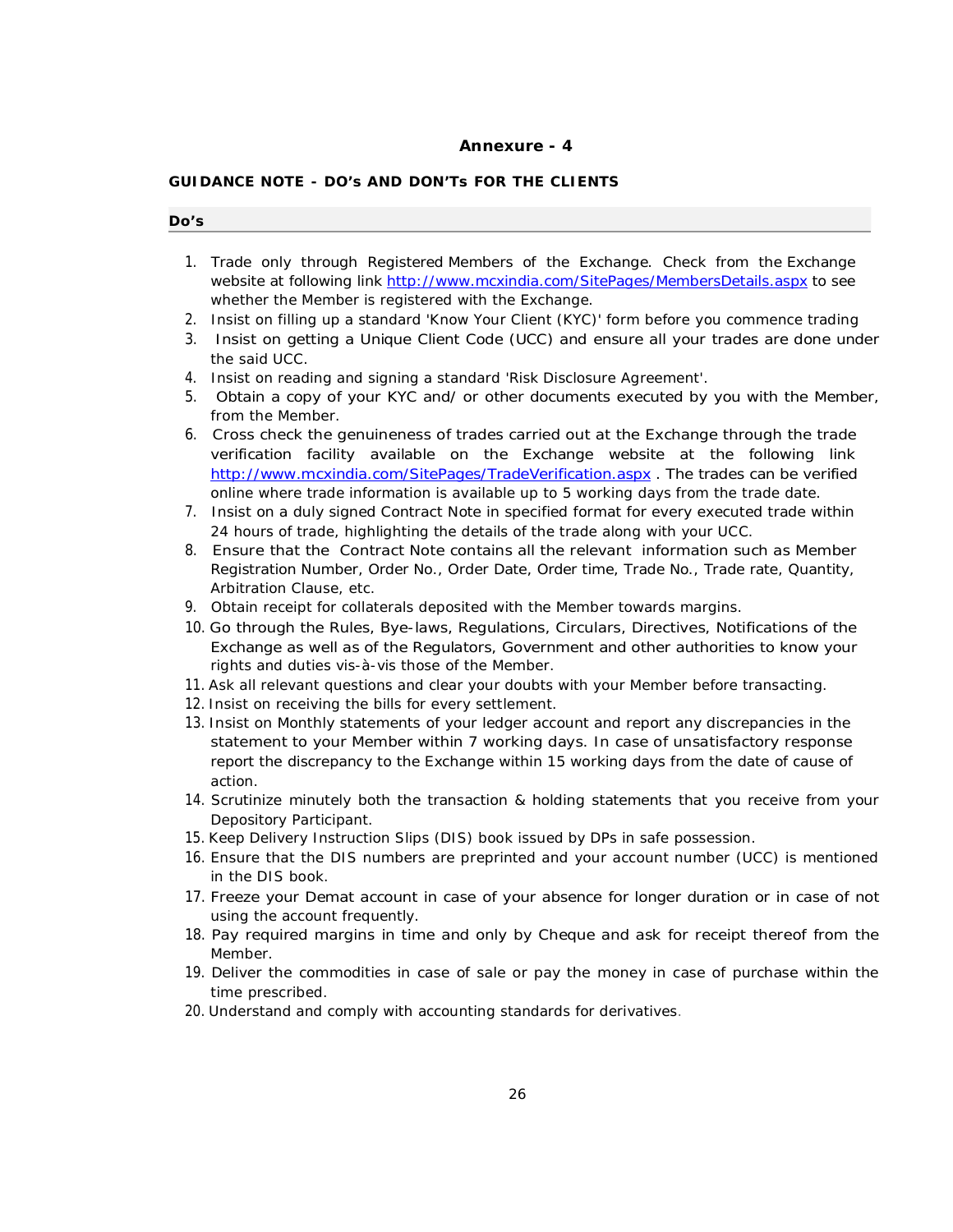- 21. Ensure to read, understand and then sign the voluntary clauses, if any, agreed between you and the Member. Note that the clauses as agreed between you and the Member cannot be changed without your consent.
- 22. Get a clear idea about all brokerage, commissions, fees and other charges levied by the Member on you for trading and the relevant provisions/ guidelines specified by SEBI/Commodity exchanges.
- 23. Make the payments by account payee cheque in favour of the Member. Ensure that you have a documentary proof of your payment/deposit of commodities with the Member, stating date, commodity, quantity, towards which bank/ demat account such money or commodities (in the form of warehouse receipts) deposited and from which bank/ demat account.
- 24. The payout of funds or delivery of commodities (as the case may be) shall not be made to you within one working day from the receipt of payout from the Exchange, in case you have given specific authorization for maintaining running account to the member. Thus, in this regard, the running account authorization provided by you to the Member shall be subject to the following conditions:
	- a) Such authorization from you shall be dated, signed by you only and contains the clause that you may revoke the same at any time.
	- b) You need to bring any dispute arising from the statement of account to the notice of the Member in writing preferably within 7 (seven) working days from the date of receipt of funds/commodities or statement, as the case may be. In case of dispute, refer the matter in writing to the Investors Grievance Cell of the relevant Commodity exchanges without delay.
	- c) In case you have not opted for maintaining running account and pay-out is not received on the next working day of the receipt of payout from the exchanges, please refer the matter to the Member. In case there is dispute, ensure that you lodge a complaint in writing immediately with the Investors Grievance Cell of the relevant Commodity exchange.
	- d) Please register your mobile number and email id with the Member, to receive trade confirmation alerts/ details of the transactions through SMS or email, by the end of the trading day, from the commodity exchanges.
- 25. You should familiarize yourself with the protection accorded to the money or other property you may deposit with your member, particularly in the event of a default in the commodity derivatives market or the member becomes insolvent or bankrupt.
- 26. Please ensure that you have a documentary proof of having made the deposit of such money or property with the member, stating towards which account such money or property deposited.
- 27. In case your problem/grievance/issue is not being sorted out by concerned Member/Authorised Person then you may take up the matter with the concerned Commodity Exchange. If you are not satisfied with the resolution of your complaint then you can escalate the matter to SEBI.

### **Don'ts**

- 1. Do not deal with any unregistered intermediaries.
- 2. Do not undertake off-market transactions as such transactions are illegal and fall outside the jurisdiction of the Exchange.
- 3. Do not enter into assured returns arrangement with any Member
- 4. Do not get carried away by luring advertisements, rumours, hot tips, explicit/ implicit promise of returns, etc.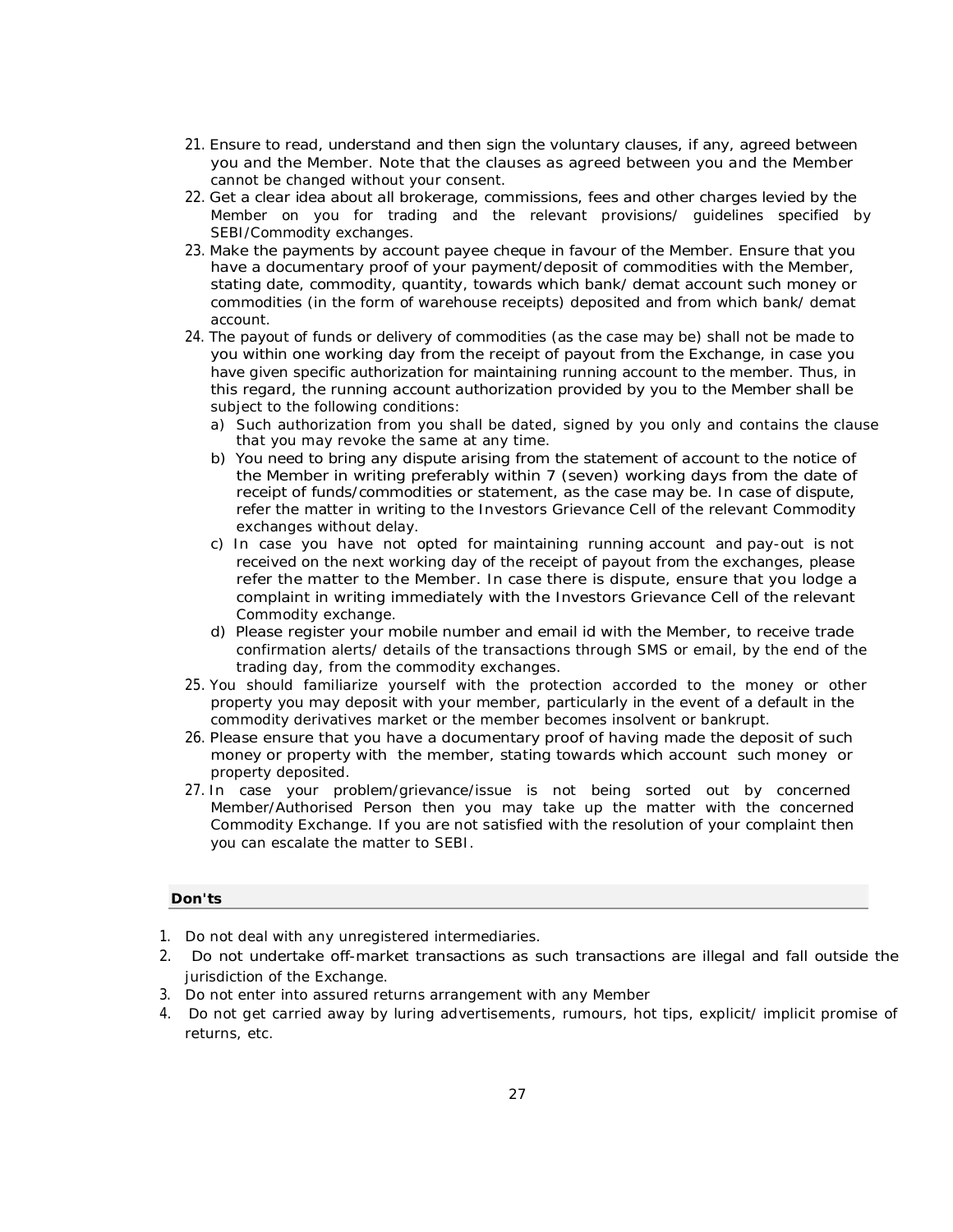- 5. Do not make payments in cash/ take any cash towards margins and settlement to/ from the Member.
- 6. Do not start trading before reading and understanding the Risk Disclosure Agreement.
- 7. Do not neglect to set out in writing, orders for higher value given over phone.
- 8. Do not accept unsigned/duplicate contract note/confirmation memo.
- 9. Do not accept contract note/confirmation memo signed by any unauthorized person.
- 10. Don't share your internet trading account's password with anyone
- 11. Do not delay payment/deliveries of commodities to Member.
- 12. Do not forget to take note of risks involved in the investments.
- 13. Do not sign blank Delivery Instruction Slips (DIS) while furnishing commodities, deposits and/or keep them with Depository Participants (DP) or member to save time.
- 14. Do not pay brokerage in excess of that rates prescribed by the Exchange
- 15. Don't issue cheques in the name of Authorized Person.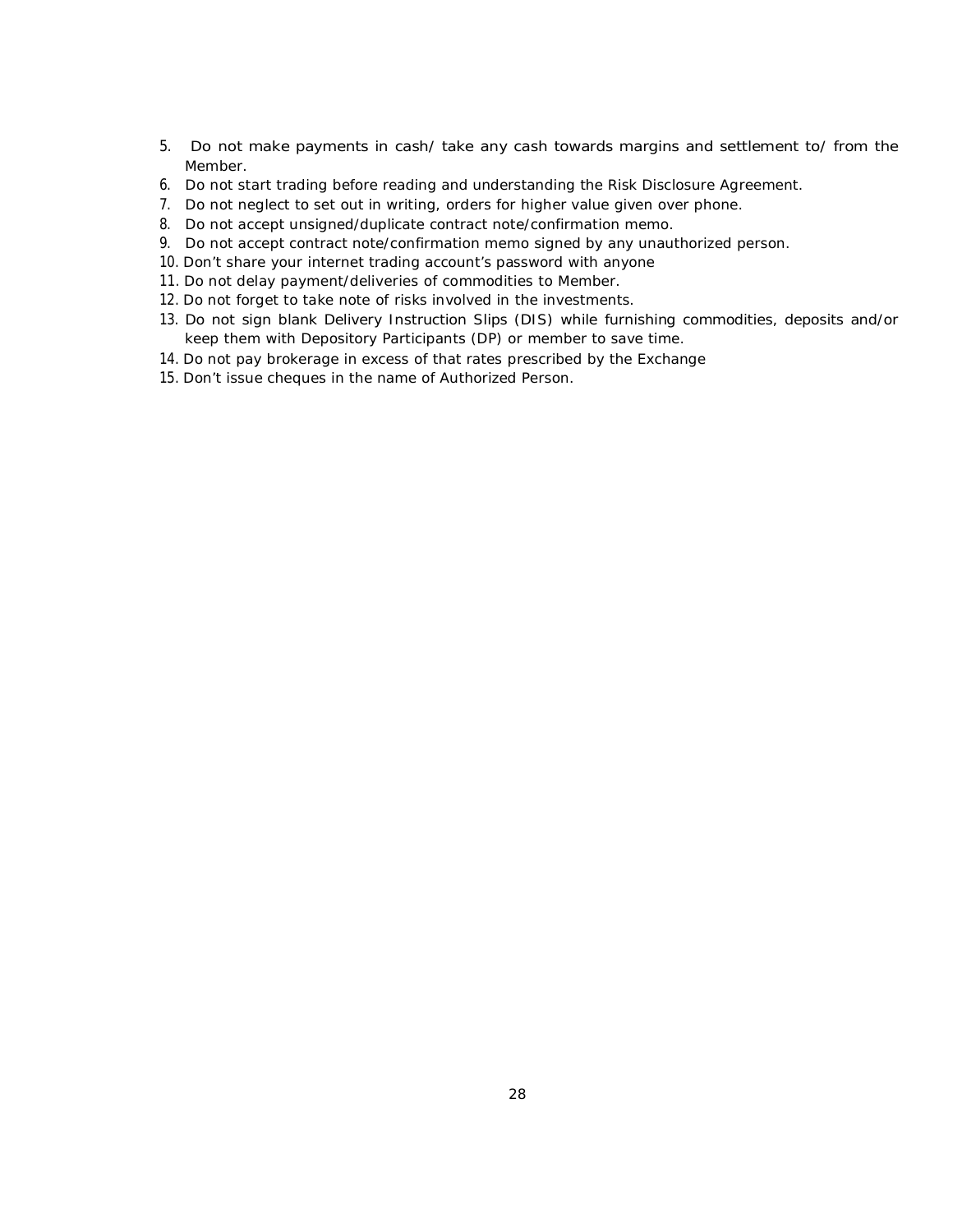#### **Appendix A Electronic Contract Note [ECN] - DECLARATION (VOLUNTARY)**

To

Jaypee Capital Services Limited

| Dear Sir, |                                                                                                                                                                                                                                                                                            |
|-----------|--------------------------------------------------------------------------------------------------------------------------------------------------------------------------------------------------------------------------------------------------------------------------------------------|
|           | a client with Member                                                                                                                                                                                                                                                                       |
| $M/s$ .   | of<br>Exchange                                                                                                                                                                                                                                                                             |
|           | Undertake as follows:                                                                                                                                                                                                                                                                      |
|           | I am aware that the Member has to provide physical contract note in respect of all the trades<br>placed by me unless I myself want the same in the electronic form.                                                                                                                        |
| $\bullet$ | I am aware that the Member has to provide electronic contract note for my convenience on my<br>request only.                                                                                                                                                                               |
| ٠         | though the Member is required to deliver physical contract note, I find that it is inconvenient<br>for me to receive physical contract notes. Therefore, I am voluntarily requesting for delivery of<br>electronic contract note pertaining to all the trades carried out / ordered by me. |

- I have access to a computer and am a regular internet user, having sufficient knowledge of handling the email operations.
- My email id is \_\_\_\_\_\_\_\_\_\_\_\_\_\_\_\_\_\_\_\_\_\_\_\_\_\_\_\_\_\_\_\_\_\_\_\_\_\_. This has been created by me and not by someone else.
- I am aware that this declaration form should be in English or in any other Indian language known to me.
- This declaration is valid till 31st March \_\_\_\_\_\_\_\_ ( yyyy )

[The above declaration has been read and understood by me. I am aware of the risk involved in dispensing with the physical contract note, and do hereby take full responsibility for the same]

(The above lines must be reproduced in own handwriting of the client.)

| Signature of the client<br>Date:<br>Place:                                                                 |  |
|------------------------------------------------------------------------------------------------------------|--|
| Verification of the client signature done by,<br>Name of the designated officer of the Member<br>Signature |  |

Date :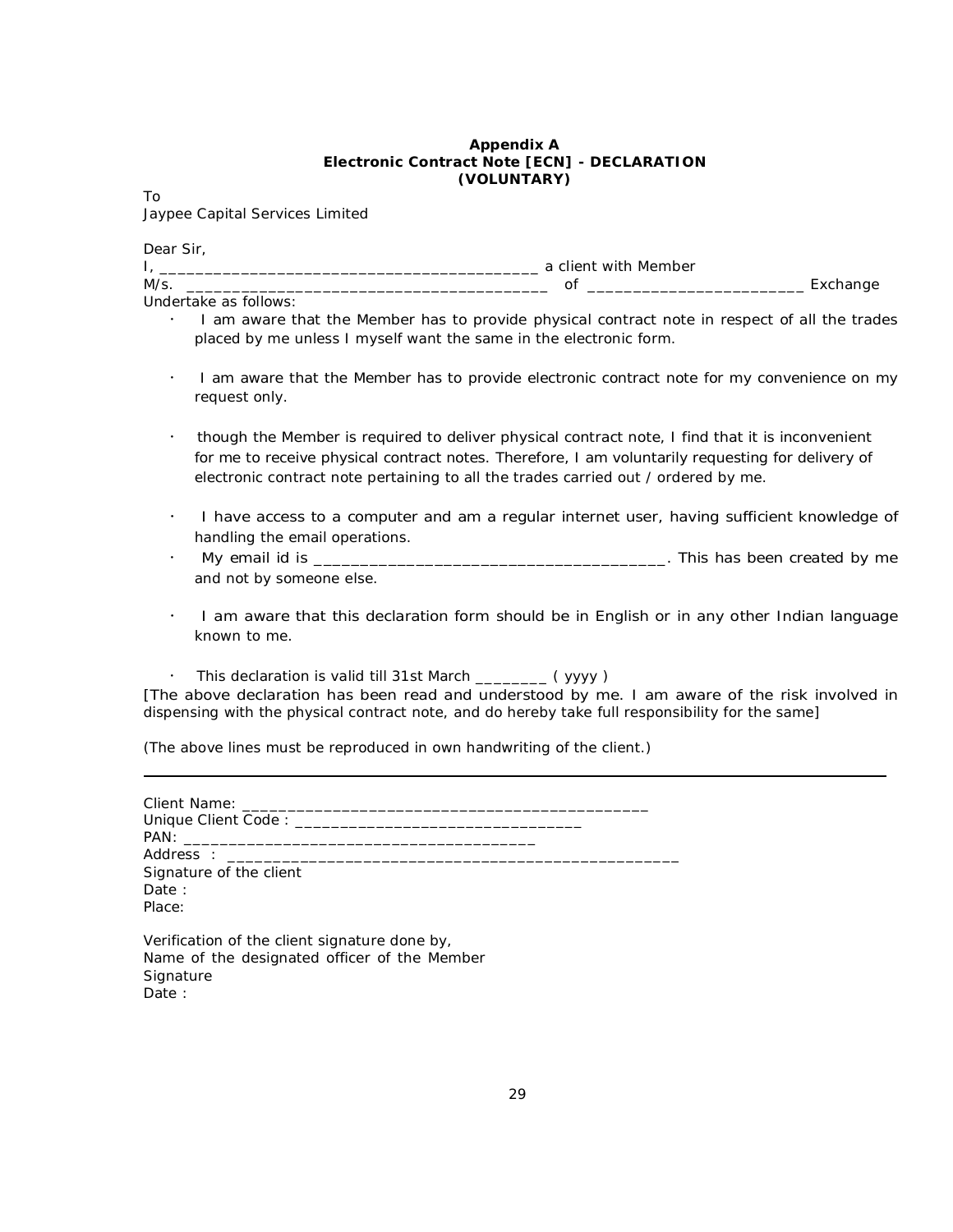## **TARIFF SHEET - Jaypee Capital Services Limited**

Exchange - MCX

| <b>Description</b>                 | In Percentage | Minimum |
|------------------------------------|---------------|---------|
| <b>Brokerage (Non Delivery)</b>    |               |         |
| Brokerage (Delivery)               |               |         |
| Turnover Charges (Non Delivery)    |               |         |
| <b>Turnover Charges (Delivery)</b> |               |         |
| GST                                |               |         |

| <b>Description</b>               | In Percentage | Minimum |
|----------------------------------|---------------|---------|
| <b>Stamp Duty</b>                |               |         |
| <b>Commodity Transaction Tax</b> |               |         |

| Client Name:<br>the control of the control of the control of |
|--------------------------------------------------------------|
|                                                              |
|                                                              |
| Signature of the client With Stamp)                          |
| Date:                                                        |
| Place:                                                       |